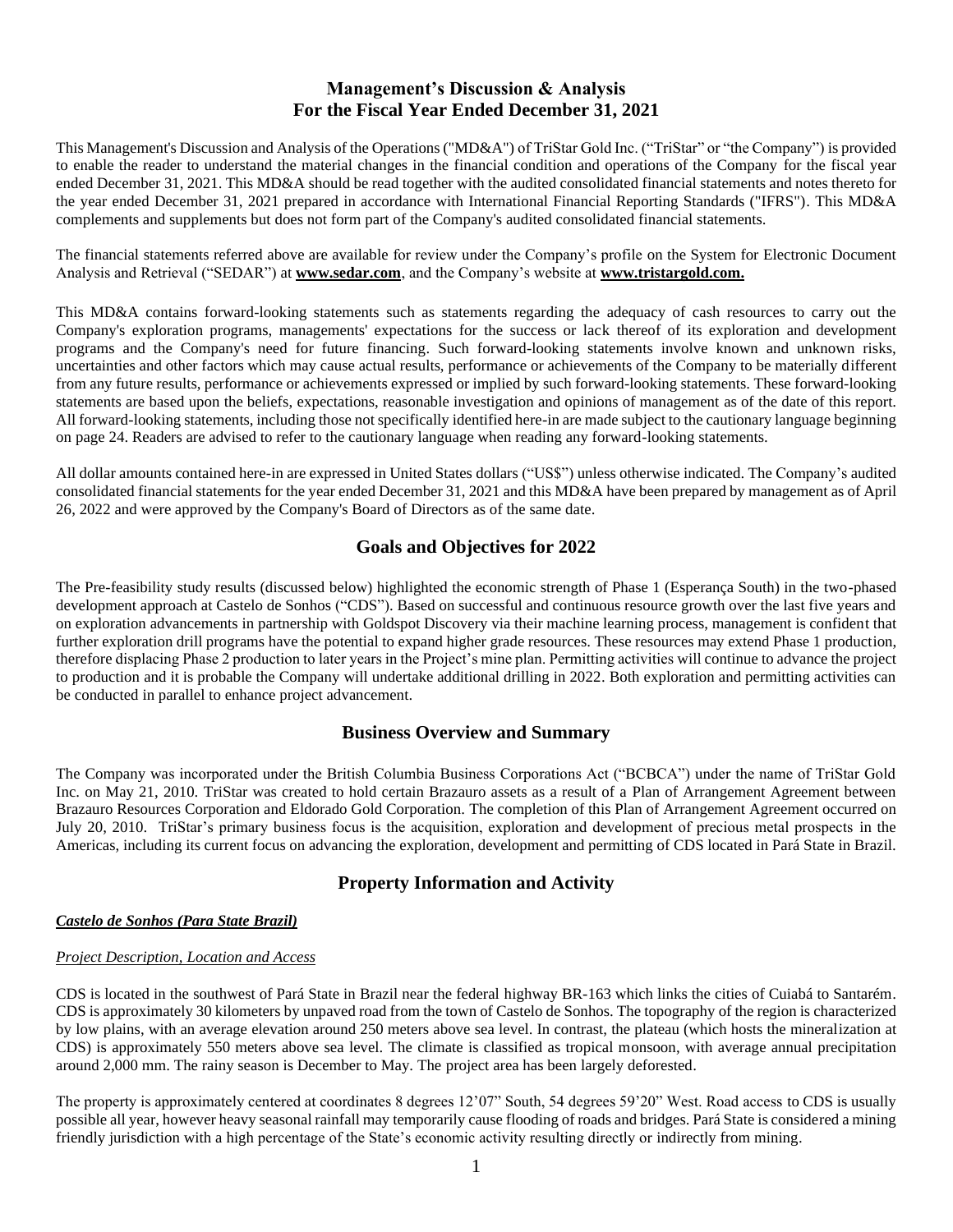The existing infrastructure for CDS is considered excellent for a developmental project, specifically

- $\checkmark$  there is a 138 kv power line which parallels state highway BR-163;
- ✓ the village of Castelo de Sonhos is located on a paved highway (BR -163) affording ground access to nearby cities and port facilities;
- $\checkmark$  there is a fully functional exploration camp;
- the camp is serviced by a 550-meter airstrip adequate for small aircraft;
- ✓ CDS is accessible by an unpaved 30 km road from the nearby village of Castelo de Sonhos; and
- $\checkmark$  the village of Castelo de Sonhos (population circa 10,000) offers many services including banks, medical facilities, supermarkets, restaurants, hotels, an airstrip and light and heavy vehicle repair facilities.

The original vendors of CDS retained a 2% net smelter return ("NSR") royalty (half of which may be purchased by Royal Gold Inc., a one-time bonus payment of US \$1.00 per ounce of gold if NI 43-101 proven and probable reserves exceed one million ounces and a payment of US \$3,600,000 upon commercial production. TriStar has the option to pay US \$1,500,000 upon or prior to making a production decision in lieu of the production payment.

The Company has not yet experienced any opposition to its exploration work at CDS from local, international environmental or special interest groups. However, as the size and scope of the project expands, the Company may experience opposition to its activities and plans which may halt or delay development at CDS. In addition, in certain periods of the year rainfall is very heavy which may temporarily affect the Company's ability to undertake work at CDS.

## *Geological Setting, Mineralization and Deposit Type*

The host rocks for CDS's gold mineralization are quartzites, meta-arenites and meta-conglomerates of the Early Proterozoic Castelo de Sonhos Formation (+2 billion years ago). Geologically, CDS is believed to be a paleo placer, similar in nature to the Tarkwa Mine in Ghana and the Jacobina Mine in Brazil.

The Company believes the geology and mineralization of the CDS deposit is typical of a modified paleo placer in which low-grade metamorphism may have remobilized gold over short distances. The sediments that now constitute the conglomerate bands at CDS were formed approximately 2.0 to 2.1 billion years ago, likely in a near-shore environment or in a large inland basin. At CDS, as well as Jacobina and Tarkwa, gold is hosted in quartz-pebble conglomerates; furthermore, gold grades in all of these tend to be higher in the pebble-supported conglomerates and to generally decrease when the size, frequency, sorting and packing of pebbles indicates an environment more distal from the source, lower in energy where water would flow more slowly and would be less able to keep gold grains and large pebbles in suspension. Reconstructions of the relative locations of cratons two billion years ago indicate that they may have formed a supercontinent close to the South Pole. At that time, lode deposits along a central mountain range are believed to have provided a source for gold that rivers and creeks could transport downhill toward the coastline.

## *TriStar's Early Exploration Activity (2011-2015*)

Please refer to the Company's Annual Information Form (filed on SEDAR) for a description of work completed prior to 2016.

## *TriStar's Recent Exploration Activity (2016-2020)*

TriStar resumed drilling activities in the second half of 2016. In addition to the drilling programs, the Company also undertook new metallurgical studies on samples collected in 2016 and 2017. This work was completed in February 2017 and the results are briefly summarized below. In 2020, the Company completed additional metallurgical test work on samples collected from the 2019 and 2020 drill programs

Phase 1 and Phase 2 of the 2016-2017 drilling program consisted of a series of core holes along a fence-like step-out program in Esperança South and the more northerly in Esperança Center. Phase 1 consisted of five core holes and was completed in November 2016. The assays from these holes all contained significant mineralization and confirmed that gold mineralization extends at least two kilometers to the southwest beyond the resource area defined by the Company in 2014. Phase 2 consisted of five core holes, of which three encountered significant mineralization. The results from Phases 1 and 2 provided the Company with valuable information in planning the Phase 3 infill drilling program.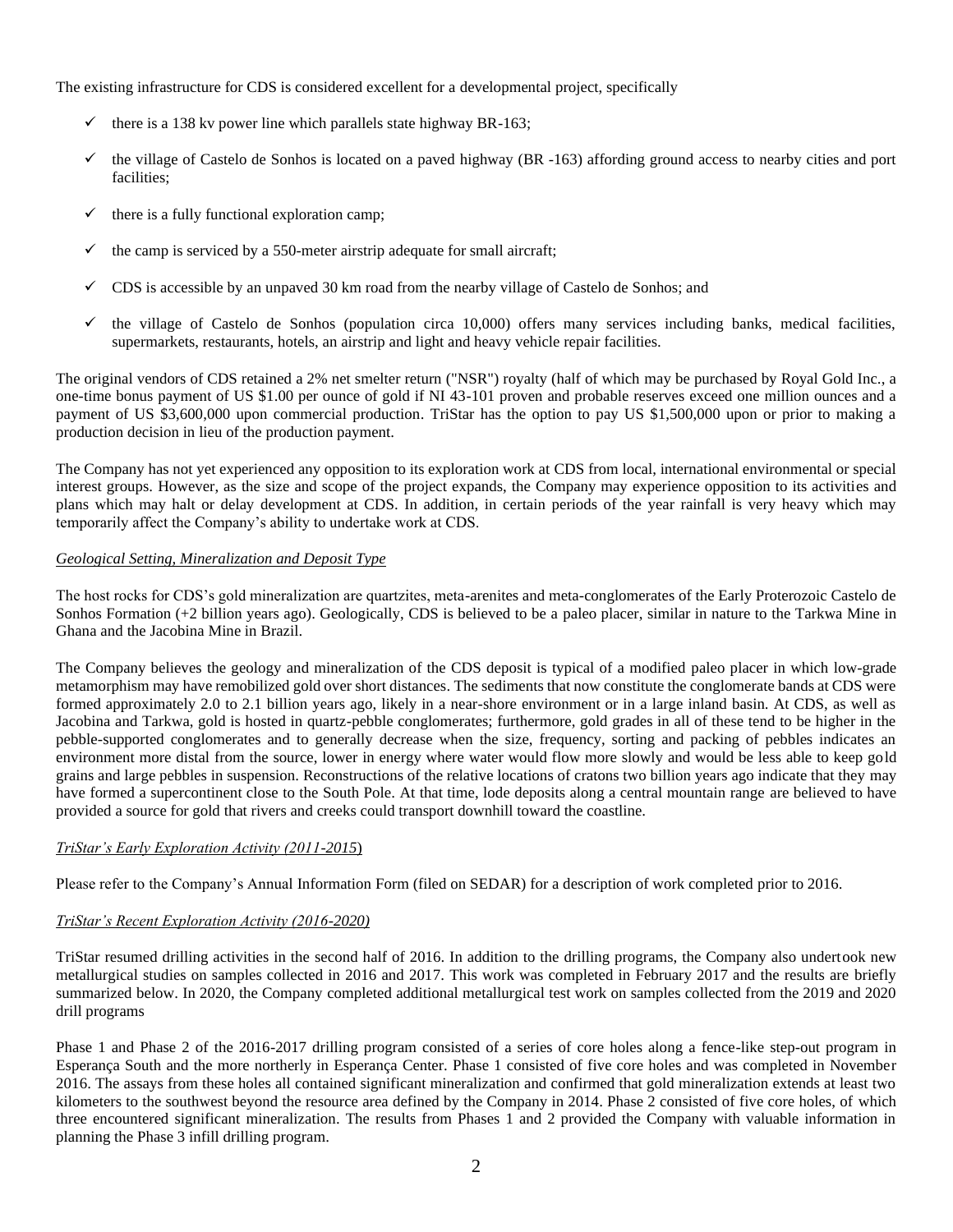The Phase 3 drilling campaign at CDS consisted of approximately 15,000 meters of reverse circulation in-fill drilling, which was completed in late 2017.

The 2018 drill program consisted of 960 meters (8 holes) of core and 3,972 (34 holes) meters of reverse circulation ("RC") drilling. The RC program included infill drilling in Esperança Center, and Esperança South and broader definition drilling in Esperança East. The 2018 program also identified two new gold bearing mineralization areas the 2018 New Discovery Zone ("NDZ") and the 2018 Upper Conglomerate Zone ("UCZ"). The NDZ conglomerate outcrops on the far western edge of the property and has a mapped strike length of approximately 2 km. Ten soil sampling lines at 200 meter spacing have confirmed that the NDZ is highly anomalous in gold, with all lines showing a distinct continuous zone of mineralization coincident with the conglomerate. The UCZ was initially recognized in 2016 as an additional band of conglomerate that sits in the arenite above the main conglomerate band. Four sampling lines were located to cross the UCZ, and assays from the soil samples from all lines encountered anomalous gold grades. The size of the UCZ has not yet been determined, but mapping and sampling work so far suggests it is more than 1 km in strike length.

In 2019, the Company commenced another significant in-fill drill program which was planned to total approximately 22,500 meters of which 2,500 meters was to be core drilling. The core drilling was planned to complete certain geotechnical work necessary for the PFS. At the end of April 2020, the Company had completed 18,993 meters of RC drilling and 372 meters of core drilling. As of the date of this report, the Company plans on undertaking additional in-fill drilling 2022 and at some time in the near future core drilling will be required for geotechnical reasons. The Company's quality assurance and quality control ("QA/QC") protocols for all years are consistent with industry standards.

## *Summary of Metallurgical Test Work*

In January 2017, McClelland Laboratories ("McClelland") in Sparks, Nevada completed metallurgical test-work on a bulk sample created from drill core from the Esperança South area of the CDS deposit. This bulk sample had a head grade of approximately 1.5  $g/t$ gold. McClelland tested gold recoveries using both gravity concentration and cyanidation, with both sets of tests being performed at a range of commercially reasonable grind sizes. Gravity alone recovery to a rougher concentrate ranged from 41% to 84%. Gold recovery by cyanidation was analyzed using bottle roll tests with recoveries ranging from 93% to 98%. Consumption of cyanide and lime were both low, an additional benefit as this reduces operating costs. This work is described in more detail in the news release of the Company dated February 27, 2017 (filed on SEDAR).

In 2020, the Company received the results from six composite metallurgical samples collected from the CDS 2019 and 2020 drill programs. This test work was completed by McClelland Laboratories in Sparks, Nevada. This work incorporated samples with a wider range of head grades than what the Company had done in 2017. All six bottle roll tests returned over 96% recovery with an average recovery of 98%, (See the news release dated July 23, 2020). Additional testing is underway to help optimize mill throughput.

## *Sampling, Analysis and Data Verification*

Refer to the NI 43-101 technical report dated September 2017 (filed on SEDAR) for a full description of sampling, analysis and data verification.

## *Results of the 2021 Pre-Feasibility Study ("PFS")*

The 2021 PFS was prepared by GE21 Consultoria Mineral Ltda ("GE21") of Belo Horizonte, Brazil, and Piteau Associates of Sandton, South Africa, both of whom are independent of TriStar. Further details of the PFS may be obtained from the 43-101 technical report effective October 4, 2021 (filed on SEDAR).

## *Highlights of the PFS include:*

- Life-of-mine gold production of 1.3 million ounces
- LOM average production of 121k oz per year in two phases:
- Phase 1 (Esperança South, year 1-6) average production 146k oz per year
- Phase 2 (Esperança East and Center, year 7-11) average production 91k oz per year
- Cash cost of \$877 per ounce
- All in sustaining cost of \$900 per ounce
- After-tax payback period of **less** than 3 Years
- Internal rate of return pre-tax of 33%, post-tax 28%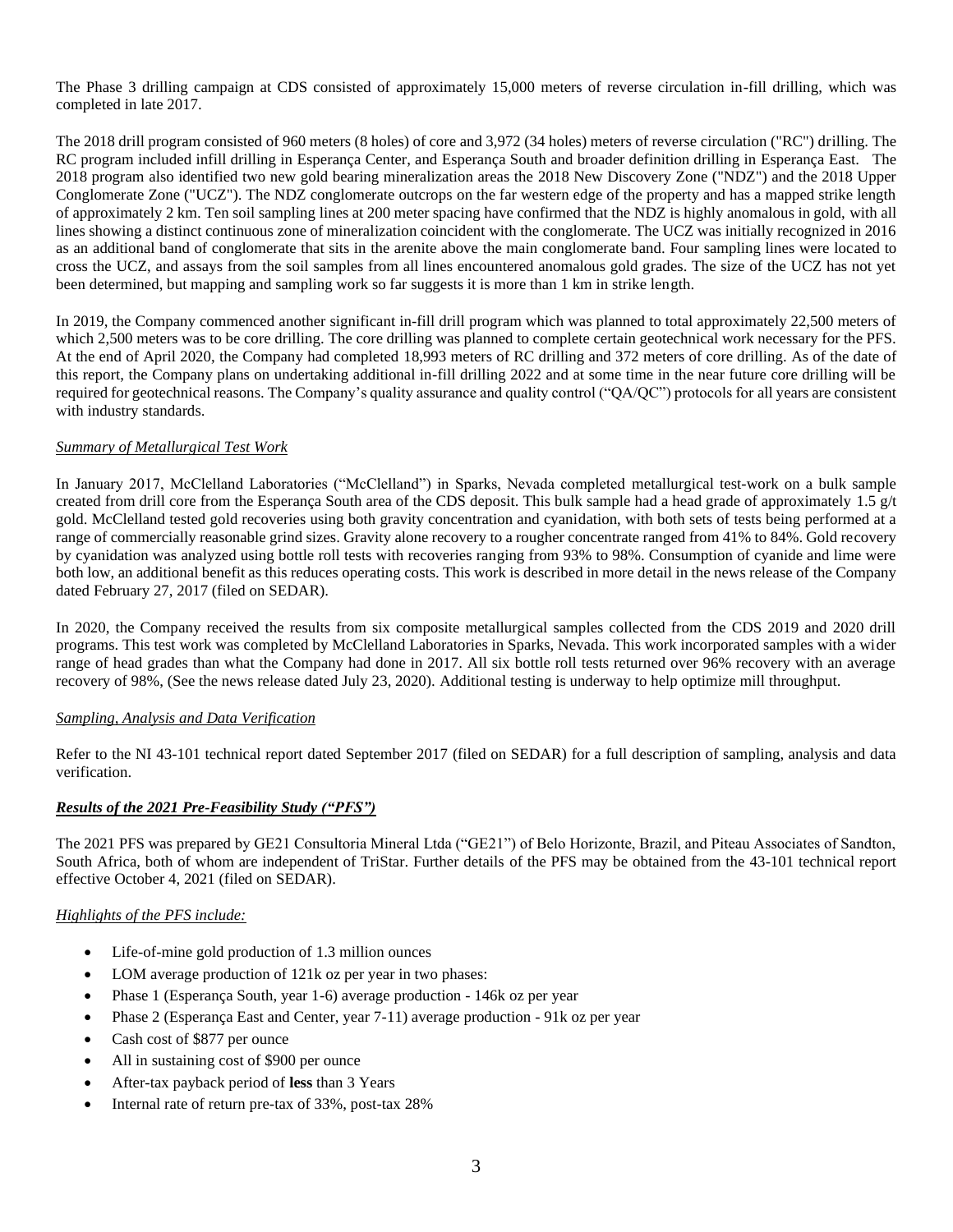The results of this PFS replaces the 2018 PEA, originally announced by the Company on November 16, 2018. The PFS has incorporated several positive changes in the approach to the planned development of Castelo de Sonhos compared with the 2018 PEA. The scope and other changes incorporated in the PFS include:

- *Increased throughput*: Plant capacity has increased 21% from the PEA up to 10,000 tonnes per day ("tpd") or 3.6 million tonnes per year.
- *Phased mining: Mining:* Operations will be conducted in 2 distinct phases:
	- Phase 1 is years 1 to 6 of operations and is 100% focused on mining the higher grade Esperança South deposit.
	- o Phase 2 is from year 7 to 11 and involves mining Esperança East and Center deposits.
- *Owner operator mining***:** With the expanded operation and higher throughput, owning and operating our own mine fleet is economically favorable compared to contract mining.
- *An Environment, Social Governance ("ESG") commitment***:** A significant commitment to ongoing environmental and social stewardship with such life-of-mine spending in excess of US\$20 million.
- *Compelling economics notwithstanding the current inflationary pressures*: **T**he initial capital costs have increased from US\$184 million in the 2018 PEA to US\$261 million in the PFS. The main components to this change in capex are:
	- 21% increase in plant capacity
	- Inclusion of an owner operated mining fleet

• Global market escalation, which may include short-term covid driven cost escalation factors that will correct when the pandemic abates.

## *Mineral Resource Estimate:*

This mineral resource estimate updates and replaces the last estimate that was published in a Company press release dated March 16, 2021.

Resource classification involved two steps: 1) conditional simulation of gold grades so that the uncertainty on annual gold production could be evaluated; and, 2) development of an optimal pit shell to ensure that reported resources could be reached by an open pit operation using realistic assumptions for technical and economic parameters. 100 conditional simulations were created, ranked according to the gold metal content within a flat ellipsoid centered on each block, with the ellipsoid set to a size that captured one year of ore production at a rate of 10,000 tpd. If the 90% confidence interval for the local distribution of gold metal content was less than  $\pm 15$ % of the mean, the block was classified as Indicated. Blocks where this degree of certainty could not be achieved were classified as Inferred; because of the search strategy used for grade estimation, blocks that do not have drill hole data within the range of the variogram were not classified and do not contribute to the resource estimate. No blocks were classified as Measured. Once the blocks had been classified using conditional simulation, a reporting pit shell was developed using Whittle software, using all of the economic and technical parameters that were used to calculate reserves, except for the gold price, which was set to a value slightly below the high of the past decade, an intentionally optimistic assumption designed to ensure that the reporting pit shell includes any resources that have reasonable prospects for economic extraction by open pit methods during the coming decade. Blocks outside the reporting pit shell were removed from the classified resource inventory. Results are shown below.

| <b>Property Area</b>          | <b>Classification</b> | <b>Tonnage</b><br>(million<br>tonnes) | Grade<br>(grams per<br>tonne Au) | Metal Content <sup>(3)</sup><br>(million ounces Au) |
|-------------------------------|-----------------------|---------------------------------------|----------------------------------|-----------------------------------------------------|
| Esperança South               | Indicated             | 29.0                                  | 1.3                              | 1.2                                                 |
|                               | Inferred              | 10.0                                  | 1.2                              | 0.4                                                 |
| Esperança East                | Indicated             | 5.0                                   | 0.8                              | 0.1                                                 |
|                               | Inferred              | 12.8                                  | 0.7                              | 0.3                                                 |
| Esperança Center              | Indicated             | 19.1                                  | 0.7                              | 0.4                                                 |
|                               | Inferred              | 3.3                                   | 0.9                              | 0.1                                                 |
| Project Totals <sup>(1)</sup> | <b>Indicated</b>      | 53.1                                  | 1.0                              | 1.8                                                 |
|                               | <b>Inferred</b>       | <b>26.0</b>                           | 0.9                              | 0.7                                                 |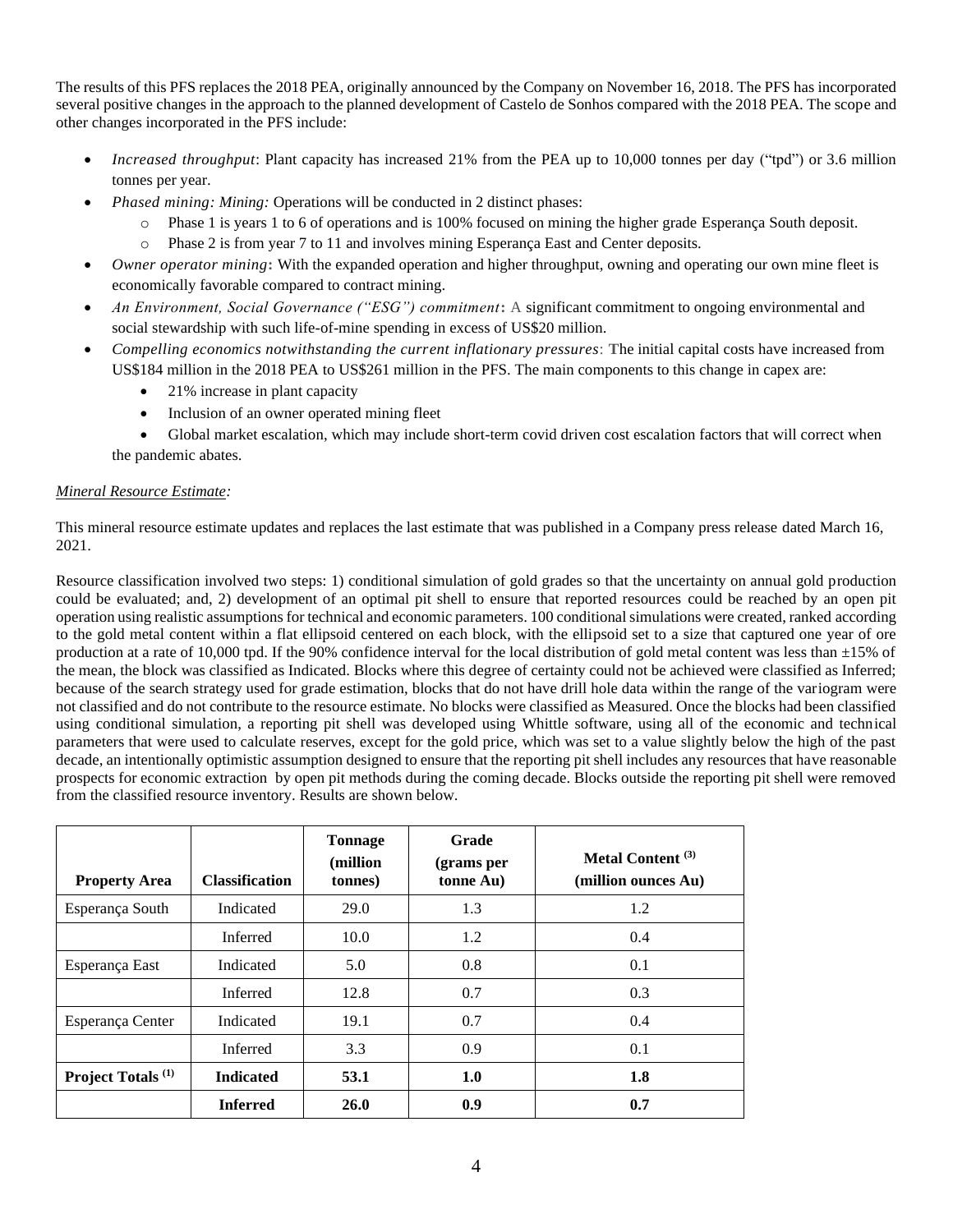*Mineral resource estimates for the Castelo de Sonhos gold project (with an effective date of October 4, 2021) above a reporting cutoff grade of 0.26 g/t Au. The Qualified Person is Leonardo de Moraes Soares MAIG of GE21.*

- 1. Project totals may appear not to sum correctly since all numbers have been rounded to reflect the precision of Inferred and Indicated mineral resource estimates.
- 2. The reporting cut-off corresponds to the marginal cut-off grade for an open pit with processing + G&A cost of \$US 12/t, metallurgical recovery of 98% and a gold price of \$US 1,550/oz. To meet the requirement of "reasonable prospect for eventual economic extraction" the mineral resources must also fall within a bounding pit shell with 55° walls. These are mineral resources and not reserves and as such do not have demonstrated economic viability.
- 3. The metal content estimates reflect gold in situ, and do not include factors such as external dilution, mining losses and process recovery losses.
- 4. TriStar is not aware of any environmental, permitting, legal, title, taxation, socio-economic, marketing or political factors that might materially affect these mineral resource estimates.

### *Geological model*

In order to create a geological model that represents the CDS paleo placer deposit. Tristar, with the help of Goldspot Discoveries, identified across the entire plateau, 15 litho-geochemical units were interpreted and rendered as wire-framed solids. Some of these are sedimentary units that run sub-parallel to the bowl-shaped stratigraphy of the plateau's meta-sediments. Others do not run parallel to the general bedding direction; instead, they are non-sedimentary rocks that cut across the stratigraphy. These were grouped into seven domains, separated by two erosional unconformities.

#### *Block model*

The resource block model uses  $20 \times 20 \times 4$ m blocks, the horizontal dimension of the blocks is slightly less than half of the 50m drill spacing. The block height is the same as the bench height chosen for the PEA completed in 2018.

In each block, the volumetric contribution of the seven domains was calculated directly from the litho-geochemical wireframes and the erosional unconformities. Approximately half of the blocks lie entirely inside a single domain; the other half have a mixture of two or more domains. For each domain that contributes to a block, Multiple Indicator Kriging (MIK) was used to estimate the gold grade distribution of its selective mining units (SMUs) using nearby samples from the same domain, with the SMU size based on planned equipment size, bench height, blast hole spacing, and on the experience of the operating mine at Tarkwa, in the same type of paleoplacer gold deposit. A 200×200×25m search ellipsoid was used for the MIK estimates for every domain in every block, aligned with the variogram model for the dominant domain. All rock in the resource model is assumed to have a dry bulk density of 2.68 t/m<sup>3</sup>, the average of the density measurements done on drill core in 2018.

#### *Mineral Reserve Estimate*

The Mineral Reserves for Castelo de Sonhos are a subset of the Indicated Mineral Resources as described above, as none of the mineral resources were classified in the Measured Category there are no Proven Reserves. Probable Mineral Reserves are derived from Indicated Mineral Resources and are summarized in the table below. Inferred Mineral Resources are not included in Minerals Reserves.

| <b>Region</b>        | <b>Classification</b> | <b>Tonnage</b><br>(Mt) | Grade $(g/t \text{ Au})$ | <b>Metal Content</b><br>(Moz Au) |
|----------------------|-----------------------|------------------------|--------------------------|----------------------------------|
| Esperança South      | Probable              | 24.2                   | 1.28                     | 0.99                             |
| Esperança East       | Probable              | 3.1                    | 0.82                     | 0.08                             |
| Esperança Center     | Probable              | 11.4                   | 0.78                     | 0.29                             |
| <b>Project Total</b> | Probable              | 38.7                   | 1.1                      | 1.4                              |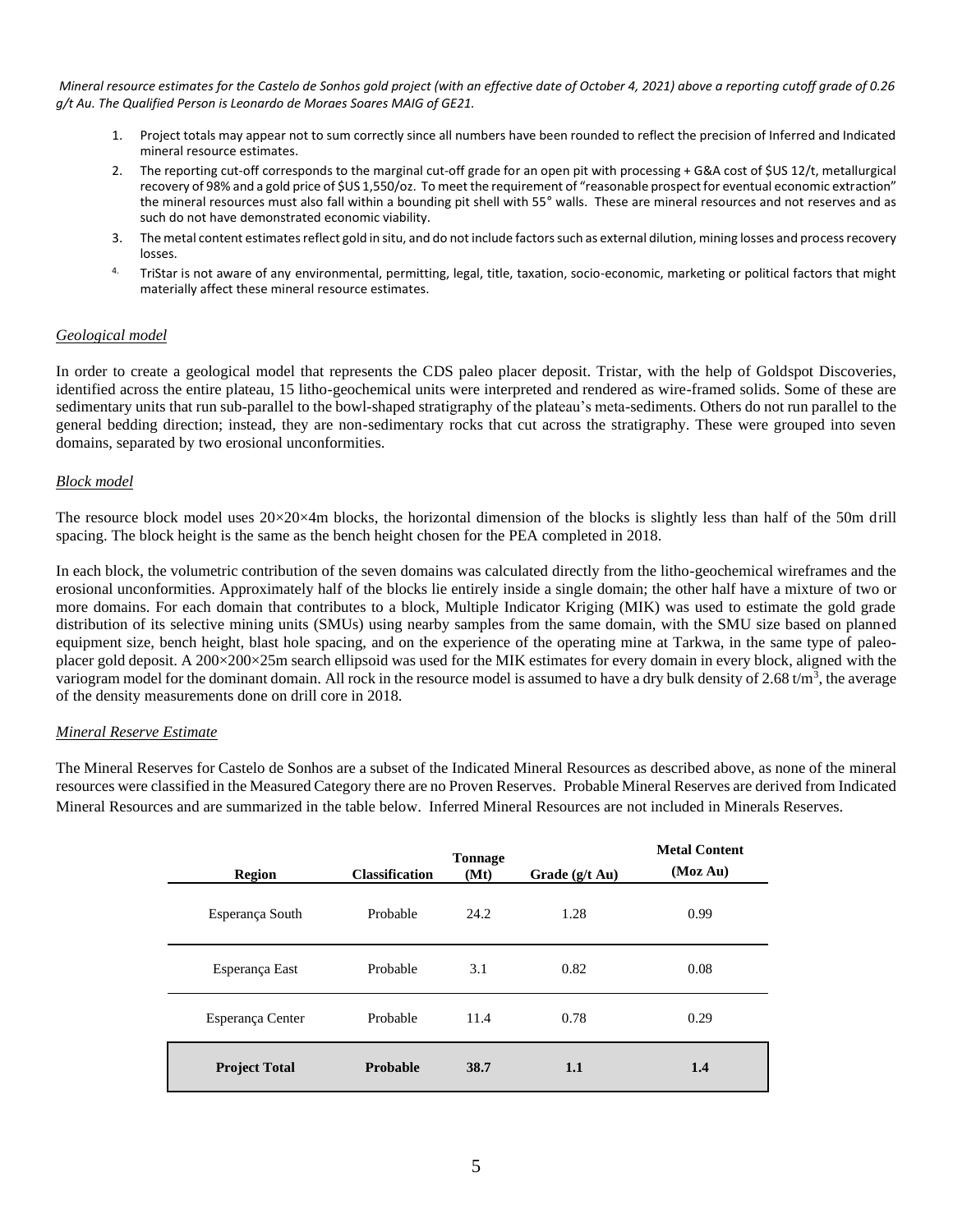1.The Mineral Reserve estimates were prepared by *Guilherme Gomides Ferreira* MAIG of GE21 , and have an effective date of October 4, 2021.

2. Mineral Reserves are reported using the 2014 CIM Definition Standards and are estimated in accordance with the 2019 CIM Best Practices Guidelines. Mineral Reserves are based on the PFS LOM plan.

3.Mineral Reserves are mined tonnes and grade; and includes consideration for modifying factors such as loss and dilution. Mineral Reserves are reported at a cut-off of 0.26 g/t gold. The cut-off grade covers processing costs of \$9.99/t, general and administrative ("*G&A*") costs of \$2.00/t, a gold price of US\$1,550/oz. and uses a 98% metallurgical recovery for gold.

4. Numbers have been rounded as required by reporting guidelines*.* There are no other known factors or issues that materially affect the Mineral Reserve estimate other than which is disclosed above, and normal risks faced by mining projects in the jurisdiction in terms of environmental, permitting, taxation, socio-economic, marketing, and political factors and additional risk factors as listed in this MD&A.

### *Project Overview*

The Castelo de Sonhos operation will include an open pit gold mine and processing facilities with a nominal milling rate of 10,000 tpd (3.6Mtpa). Power will be supplied by a 17 km, 138 kV transmission line from a substation adjacent to Highway 163 near the town of Castelo de Sonhos. At closure, all buildings will be removed, disturbed lands rehabilitated, and the property returned to otherwise functional use according to future approved reclamation plans and accepted practices at the time of closure.

#### *Mining*

Mining will be based on conventional open pit methods (drill-blast-load-haul), which are suited to the project location, orebody and local site conditions. This study assumes an owner-operated mining fleet. Open pit operations are anticipated to run for 11 years including Phase 1 (Esperança South) for the first 6 years of operation, and Phase 2 (Esperança East and Esperança Center) for years 7 through 11. The anticipated production rate is 3.6Mt of ore per year with a life-of-mine strip ratio of approximately 9 to1. Mining and fleet maintenance operations are planned for 365 days/year, with 3 8-hour shifts planned per day with 4 operating teams. Initially, mining will be undertaken using  $4.5m<sup>3</sup>$  bucket hydraulic excavators and  $42t$  payload haul trucks, with blasting of ore and waste.

#### *Process Flowsheet*

Whole ore agitation leaching has been selected as the preferred process flowsheet for project development. The plant will be designed to treat 10,000 tpd through crushing, grinding, hybrid cyanidation and carbon in leach, carbon acid wash, pressure stripping, and thermal regeneration. Electrowinning sludge will be dried and smelted to produce doré bars for shipment to third party refiners. Based on the test work conducted this flowsheet is anticipated to result in a metallurgical recovery of 98% of the gold delivered to the plant.

#### *Process Plant Operations*

A run of mine stockpile area and the primary crusher dump hopper will be located adjacent to the Esperança south pit rim close to the centroid of the deposit. Run Of Mine material will be hauled from the pit and either stockpiled for blending and/or subsequent reclamation by front end loader or direct dumped over a 400mm square opening stationary grizzly into the primary dump hopper, with a nominal capacity of 150 tonnes.

The grinding circuit consists of an 8.5m diameter, 3.65m long (28 x 12 ft) fixed speed, 3,750 kilowatt semi autogenous (SAG) mill operating in closed circuit with a 200-kilowatt pebble crusher and (primary) cyclones followed by a 5.5m diameter, 7.5m long (18 x 25ft) fixed speed, 3,750-kilowatt, ball mill operating in closed circuit with (secondary) cyclones. Lime and sodium cyanide will be added to the SAG mill feed belt.

Combined primary and secondary cyclone overflows with P80 of 105 microns (150 mesh) in a slurry containing 40% w/w solids, pass through vibrating trash screens which discharge to the first of ten, 15.9m diameter x 16.8m high (52 x 55ft) cyanidation/CIL tanks operating in series for a total retention time of 36 hours. Air will be injected into the first three leach tanks to promote gold dissolution and sodium cyanide solution is added to maintain a concentration of 1gpl in leaching. The last five (CIL) tanks contain 10gpl activated carbon. Intertank screens retain carbon in the CIL tanks, carbon will be advanced through the circuit periodically by pumping slurry countercurrent to the normal slurry flow. Carbon remains in the recipient tank and slurry flows back downstream. Loaded carbon containing nominally 2,000g (65ozs) of gold per tonne will be pumped out of the first CIL tank, discharged over a wash screen and advanced at the rate of eight tonnes per day to acid washing followed by elution in a pressure stripping system. Stripped carbon will be thermally regenerated in a gas fired rotary kiln operating at 1,200°F and returned to the fifth CIL tank.

Gold will be electrowon from loaded eluate in three, 750amp cells operating in parallel. Metal deposited on stainless steel wool cathodes will be rinsed off decanted and collected as "sludge" which will be dried and smelted to produce doré bars.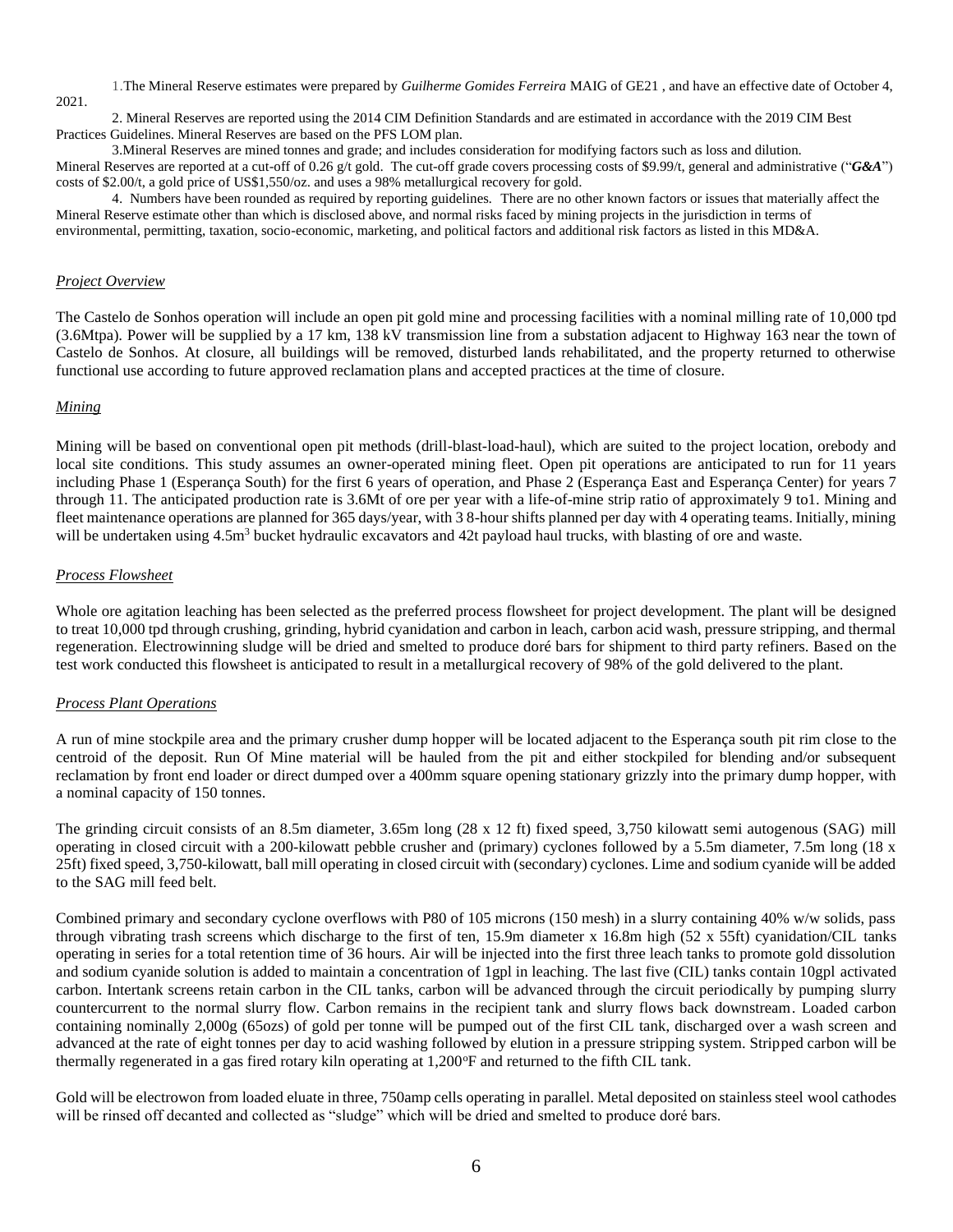Leached slurry discharged from the last CIL tank passes through safety screens to recover carbon fines and flows by gravity to the tailings wash thickener where it is diluted with water reclaimed from the tailings pond. Thickener overflow is returned to the grinding circuit. Thickener underflow is pumped to cyanide destruction, mixed with sodium metabisulfite, copper sulfate and lime and subjected to intense agitation with low pressure air to destroy residual cyanide down to approximately 1ppm weak acid dissociable ("WAD") cyanide.

Cyanide destruction circuit effluent will be pumped to the tailings dam constructed approximately 6kms from the plant. It is proposed to construct the tailing dam in two phases, Phase 1 and Phase 2, corresponding to embankment crest elevation 281 m and 290 m above sea level.

Process water will be reclaimed with barge mounted pumps in the pond and returned to the process water storage tank at the plant site. Expansion in Phase two of the dam will be by downstream construction methods to international standards.

For the purposes of this study, it has been assumed that freshwater will be sourced from a well field close to the plant site. It may be necessary to change to a catchment dam across one of the drainages on site to store precipitation run-off for this purpose.

#### *Economic Results*

The results of the PFS are shown below. A base case gold price of \$1,550 has been used and a fixed exchange ratio of 5 Brazilian Reals to US\$1.

| <b>Parameter</b>       | <b>Units</b>    | Pre-tax | After-tax |
|------------------------|-----------------|---------|-----------|
| Net Cash Flow          | US\$ millions   | 635     | 524       |
| <b>IRR</b>             | percent         | 33      | 28        |
| NPV @ 5%               | US\$ millions   | 399     | 321       |
| NPV @ 7%               | US\$ millions   | 332     | 263       |
| Cash Cost              | US\$ per oz     | 877     |           |
| <b>AISC</b>            | US\$ per oz     | 900     |           |
| <b>Initial Capital</b> | US\$ millions   | 261     |           |
| <b>LOM</b> Production  | million oz gold | 1.3     |           |
| Average Annual Prodn   | Oz gold         | 121,000 |           |
| Payback Period         | Years           | 2.8     |           |

*Notes: Estimated All In Sustaining Costs (AISC) per ounce of gold produced is a Non-GAAP measure that is equal to the total of site mining costs, site and corporate G&A costs, royalties and production taxes, realized gains/losses on hedging transactions, community and permitting costs relating to current operations, refining costs, site based non-cash remuneration, inventory write-downs, stripping costs, byproduct credits, reclamation costs, and sustaining costs related to exploration and studies, capital exploration, capitalized stripping and underground mine development, and capital expenditures, divided by the estimated total ounces of gold produced during the life of the mine. Cash costs per ounce of gold produced is also a non-GAAP financial measure and is equal to on-site mining and processing costs, on-site general and administration costs, realized gains and losses on hedges due to operating costs, community and permitting costs related to current operations, third party refining and transportation costs, non-cash site remuneration costs, stripping costs, stockpile and inventory write-downs, exploration costs related to current operations and by-product credits all divided by ounces of gold cost produced.* 

## *Capital Cost Estimate*

The Study outlines an initial capital cost estimate of US\$261 million, including a 20% contingency. The table below summarizes the initial capital cost estimate for the Project.

| <b>Description (Area)</b>      | <b>US\$ Millions</b> |
|--------------------------------|----------------------|
| Mine                           | 31.4                 |
| <b>Power Transmission Line</b> | 10.4                 |
| Plant                          | 166.0                |
| <b>Tailing Facility</b>        | 9.6                  |
| Contingency (20%)              | 43.5                 |
| <b>TOTAL</b>                   | 260.9                |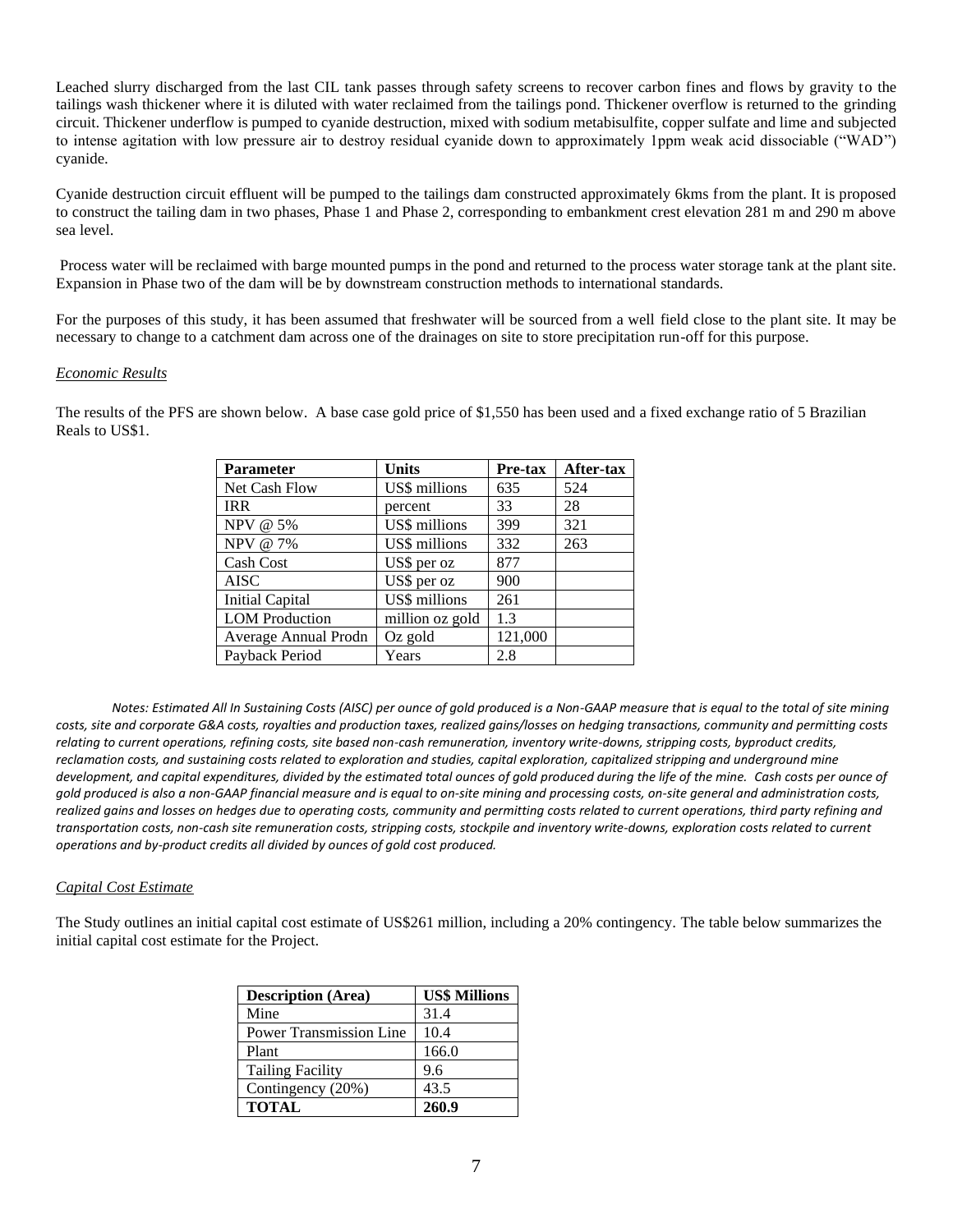## *Operating Costs*

Operating costs for the LOM are provided in the table below.

| <b>Parameter</b>               | unit             |        |
|--------------------------------|------------------|--------|
| <b>Process Rate</b>            | $t$ /day         | 10,000 |
| Average Head Grade             | g/t              | 1.1    |
| Phase 1 Head Grade             | g/t              | 1.3    |
| Phase 2 Head Grade             | g/t              | 0.8    |
| Mill Recovery (Au)             | $\frac{0}{0}$    | 98.0   |
| Mine Operating Costs           | US\$/t moved     | 1.66   |
| <b>Process Operating Costs</b> | US\$/t processed | 8.99   |
| Site G&A                       | US\$/t processed | 1.63   |
| <b>LOM Strip Ratio</b>         |                  | 9 to 1 |

## *Qualified Person*

Porfirio Cabaleiro Rodriguez (MAIG #3708), Director of GE21, is the Qualified Person, as defined by National Instrument 43-101 – *Standards of Disclosure for Mineral Projects*, for the Preliminary Feasibility Study, is independent of the Company and has approved this technical disclosure.

## **Select Annual Financial Information**

The table following provides selected material financial information for the last three fiscal years reported in thousands (000's) of US dollars. In all years reported the results are audited.

|                                              | 2021     | 2020     | 2019      |
|----------------------------------------------|----------|----------|-----------|
| Cash and cash equivalents                    | 5,374.5  | 10,022.6 | 5,541.1   |
| Total assets                                 | 27,550.1 | 29,234.9 | 22,057.1  |
| Total shareholders' equity                   | 25,633.6 | 25,260.2 | 19,028.2  |
| Total revenue                                | nil      | nil      | nil       |
| Net income/(loss) from continuing operations | 207.9    | (125.3)  | (1,743.4) |
| Per share-basic                              | 0.00     | (0.00)   | (0.01)    |
| Per share- fully diluted                     | (0.00)   | (0.00)   | (0.01)    |
| Net and comprehensive Income/(loss)          | 207.9    | (125.3)  | (1,743.4) |
| Per share-basic                              | 0.00     | (0.00)   | (0.01)    |
| Per share-fully diluted                      | (0.00)   | (0.00)   | (0.01)    |
| Dividends paid                               | nil      | nil      | nil       |

The key observations from the above selected financial information includes the following:

- Change in cash and cash equivalents is closely correlated with changes in shareholders' equity primarily because the sale of common stock is the Company's primary means of raising capital. Cash increased in 2020 from proceeds from the equity financings, and decreased in 2021 because of on-going spending at CDS and for general and administrative purposes.;
- The most significant uses of cash are for exploration at CDS and general and administrative costs;
- The 2019 reduction in property, plant and equipment in total assets reflects accounting for the sale of the royalty to Royal Gold Inc.;
- The Company has no operating activities and therefore is unlikely to report positive earnings from operations;
- As discussed below the main factors impacting earnings are general and administrative expenses, expensing of stock options and changes in the fair value of warrants liability (see the discussion below for further details on these factors); and
- The Company capitalizes expenditures at its mineral properties which accounts for increases in total assets.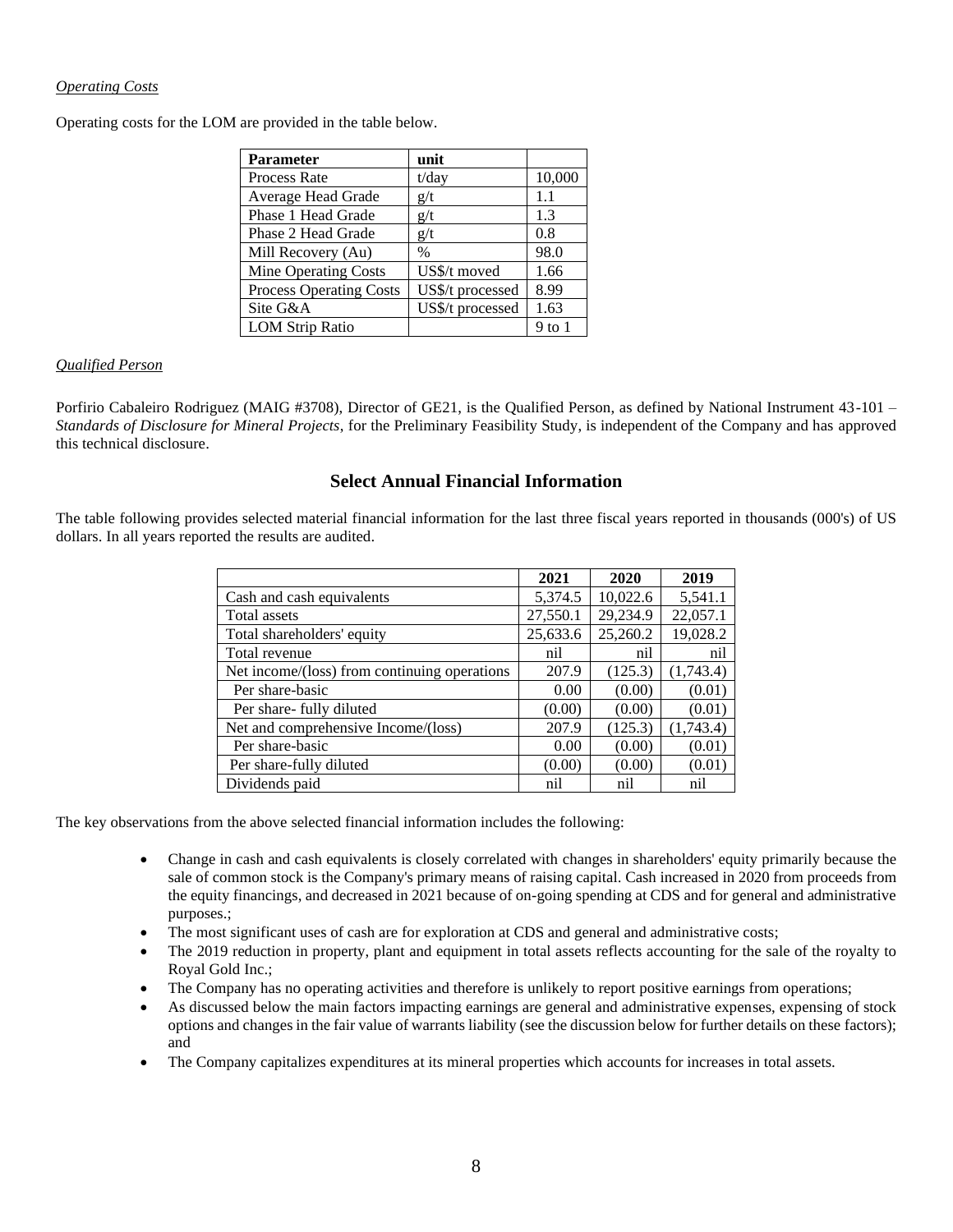# **Summary of Quarterly Results**

The following table includes selected quarterly financial information of the Company and is derived from unaudited interim consolidated financial statements prepared by management and the Company's audited consolidated financial statements for the periods reported. All amounts are reported in 000's of US dollars, except for per share amounts.

The Company is an exploration stage junior mining company. It has no operations in production and no source of sales or revenue from operations. It relies on funding its activities largely from the sale of its equity. In accordance with IFRS, the Company capitalizes all expenditures made on its resource properties. As such there are only a few significant items which impact its results from operations. These items include the on-going level of general and administrative spending which, in accordance with IFRS, may include the noncash cost of stock options granted. A second major item affecting its results from operations is the change in warrants liability. Warrants liability changes are most significantly affected by changes in the Company's trading price of its common shares, by the change in the United States and Canadian dollar exchange rate because the Company reports its financial statements in US dollars whereas the exercise price of the Company's warrants and its underlying common stock are traded and priced in Canadian dollars and by the number of warrants outstanding and their term to maturity. Thus, in accordance with IFRS, this foreign exchange variance is considered an embedded derivative and changes must be reported in profit and loss. It is important to remember that the change in the fair value of warrants liability is a non-cash item.

Significant variances in the Company's reported income or loss from quarter to quarter most commonly arise from those factors described above which are difficult to anticipate in advance or to predict from past results. These factors include: (i) the granting of incentive stock options, which results in the recording of amounts for share-based compensation expense, and (ii) the periodical valuation at fair value of warrants liability. Both of these amounts may be quite large in relation to other general and administrative expenses incurred in any given quarter or fiscal year.

|                                              | Q4.2021  | Q3.2021  | Q2.2021  | Q1.2021  |
|----------------------------------------------|----------|----------|----------|----------|
| Cash and cash equivalents                    | 5,374.5  | 6,237.1  | 7,457.9  | 8,591.5  |
| Total assets                                 | 27,550.1 | 27,840.5 | 28,257.1 | 28,565.5 |
| Total shareholders' equity                   | 25,633.6 | 24,238.5 | 24,998.5 | 25,541.1 |
| Total revenue                                | nil      | nil      | nil      | nil      |
| Net income/(loss) from continuing operations | 1,368.0  | (760.0)  | (542.6)  | 142.5    |
| Per share-basic                              | 0.01     | (0.00)   | (0.00)   | 0.00     |
| Per share- fully diluted                     | 0.01     | (0.00)   | (0.00)   | 0.00     |
| Net and comprehensive income /(loss)         | 1,368.0  | (760.0)  | (542.6)  | 142.55   |
| Per share-basic                              | 0.01     | (0.00)   | (0.00)   | 0.00     |
| Per share-fully diluted                      | 0.01     | (0.00)   | (0.00)   | 0.00     |
| Dividends paid                               | nil      | nil      | nil      | nil      |

|                                              | Q4.2020  | Q3.2020  | Q2.2020   | Q3.2020  |
|----------------------------------------------|----------|----------|-----------|----------|
| Cash and cash equivalents                    | 10,022.6 | 10,948.6 | 4,568.7   | 5,661.1  |
| Total assets                                 | 29,234.9 | 28,958.6 | 22,998.6  | 22,198.2 |
| Total shareholders' equity                   | 25,260.2 | 22,459.0 | 16,999.6  | 18,597.2 |
| Total revenue                                | nil      | nil      | nil       | nil      |
| Net income/(loss) from continuing operations | 2,468.1  | 0.3      | (1,649.7) | (944.0)  |
| Per share-basic                              | 0.01     | 0.01     | (0.01)    | (0.00)   |
| Per share- fully diluted                     | 0.01     | 0.01     | (0.01)    | (0.00)   |
| Net and comprehensive income/(loss)          | 2,468.1  | 0.3      | (1,649.7) | (944.0)  |
| Per share-basic                              | 0.01     | 0.01     | (0.01)    | (0.00)   |
| Per share-fully diluted                      | 0.01     | 0.01     | (0.01)    | (0.00)   |
| Dividends paid                               | nil      | nil      | nil       | nil      |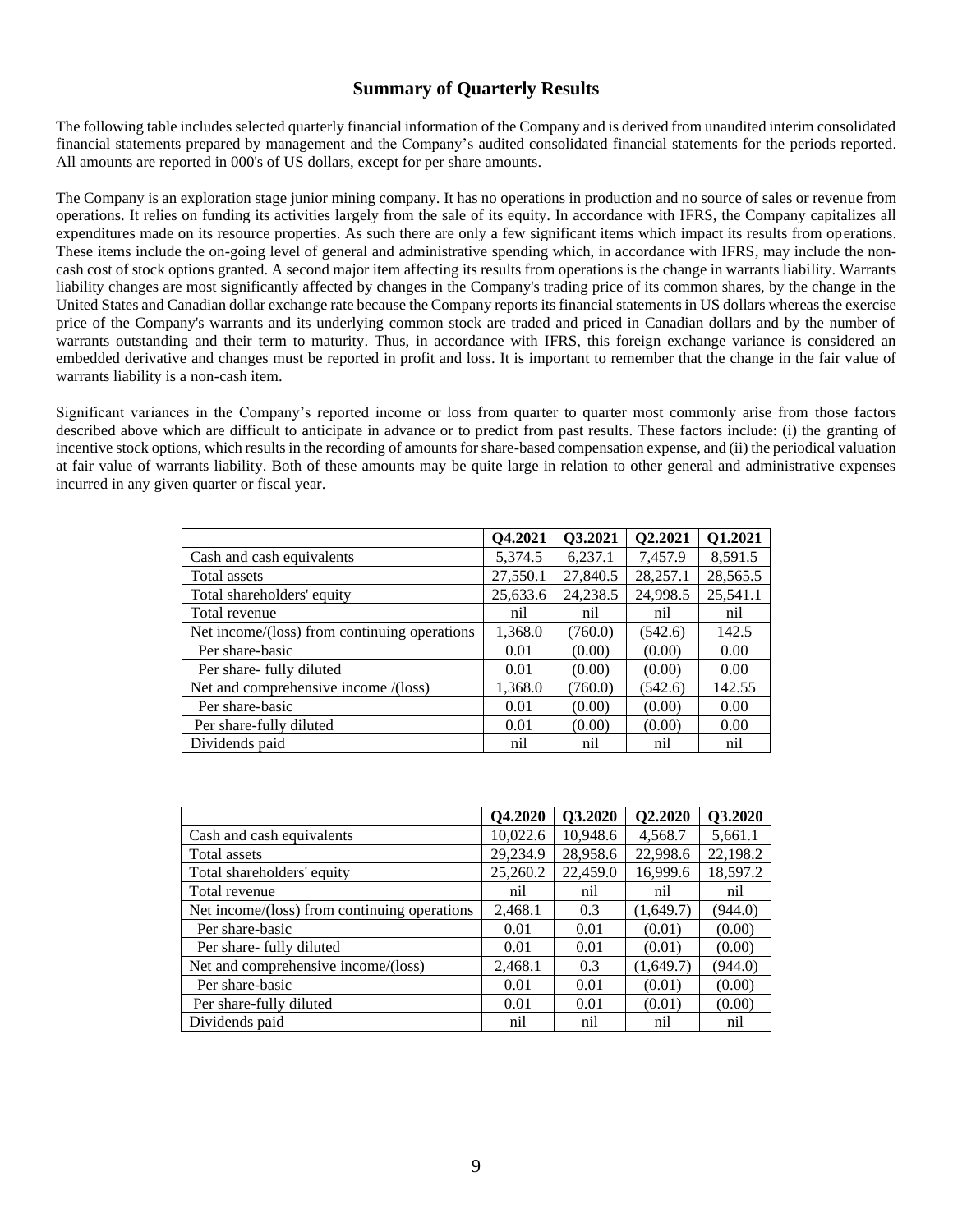# **Discussion of Results from Operations**

## **Results for the three-month periods ending December 31, 2021 and 2020 (unaudited)**

The table below provides a comparison of the financial performance for the fourth fiscal quarter ended December 31, 2021 and 2020.

|                                                     | <b>Three Months Ended</b><br><b>December 31, 2021</b> | <b>Three Months Ended</b><br><b>December 31, 2020</b> | <b>Change</b><br>Increase/(decrease) |
|-----------------------------------------------------|-------------------------------------------------------|-------------------------------------------------------|--------------------------------------|
| Expenses                                            |                                                       |                                                       |                                      |
| General and admin costs                             | \$432,891                                             | \$490,922                                             | \$ (58,031)                          |
| Foreign Exchange losses /(gain)                     | (15, 346)                                             | (233,940)                                             | 218,594                              |
| Other income/(expenses)                             |                                                       |                                                       |                                      |
| F.V. warrants liability change                      | 1,784,374                                             | 2,716,175                                             | (931, 801)                           |
| Loss on equipment sale                              |                                                       |                                                       |                                      |
| Bank charges and interest income net                | 1.158                                                 | 8.939                                                 | (7, 781)                             |
| Net and comprehensive income/(loss) for the quarter | \$1,367,987                                           | \$2,468,132                                           | \$ (939,582)                         |

Net income for the fourth fiscal quarter ending December 31, 2021 was \$1,367,987 compared to a profit of \$2,468,132 for the quarter ended December 31, 2020. The major reason for the profit in the fourth quarter was due a gain in the warrants liability expense and ongoing a small reduction general and administration expenses. The warrants liability gain in the fourth quarter of 2021 was because of a decline in the Company's share price. In the fourth quarter of 2021, the Company reported a small foreign exchange gain resulting from a small increase in the value of the Canadian dollar versus the US dollar, creating a translation gain on funds held in Canadian dollars.

The main factors impacting the reduction in general and administrative accounts between the fourth quarter of 2021 as compared with the fourth quarter of 2020 reflects on-going cost control efforts. As detailed below other G&A cost center changes were largely insignificant.

|                              | 2021 Q4   | 2020 Q4   | <b>YOY</b> Change |
|------------------------------|-----------|-----------|-------------------|
| Consulting and director fees | \$146,966 | \$182,265 | \$(35,299)        |
| Change in provision          | (4,330)   | 1,598     | (5,928)           |
| Depreciation                 | 500       | 328       | 172               |
| Insurance                    | 3,985     | 3,370     | 615               |
| Office supplies, etc.        | 9,524     | 13,484    | (3,960)           |
| Rent                         | 8,127     | 7,730     | 397               |
| Salaries & benefits          | 171,668   | 176,299   | (4, 631)          |
| Shareholder relations        | 91,912    | 102,613   | (10,701)          |
| Travel                       | 4,539     | 3,235     | 1,304             |
| <b>TOTAL EXPENSES</b>        | \$432,891 | \$490,922 | \$ (58,031)       |

## **Results for the year ended December 31, 2021 and 2020 (audited)**

The table below provides a comparison of the financial performance for the year ended December 31, 2021 and 2020.

|                                                    | <b>Year Ended</b>        | <b>Year Ended</b>        | <b>Change</b>       |
|----------------------------------------------------|--------------------------|--------------------------|---------------------|
|                                                    | <b>December 31, 2021</b> | <b>December 31, 2020</b> | Increase/(decrease) |
| Expenses                                           |                          |                          |                     |
| General and admin costs                            | \$1,706,882              | \$1,505,522              | \$201,360           |
| Foreign Exchange losses /(gain)                    | (51,207)                 | (427,368)                | 376,161             |
| Other income/(expenses)                            |                          |                          |                     |
| F.V. warrants liability change                     | 1,857,766                | 893,038                  | 964,728             |
| Loss on sale of equipment                          |                          | (202)                    | 202                 |
| Bank charges and interest income net               | 5,816                    | 60.044                   | (54, 228)           |
| Net and comprehensive income/(loss) for the period | \$207,907                | $(\$125,274)$            | \$333,181           |

Net income for the year ended December 31, 2021 was \$207,907 compared to a loss of (\$125,274) for the year ended December 31, 2020. The major reason for the profit in 2021was due to a reduction in the warrant liabilities and the corresponding income gain. This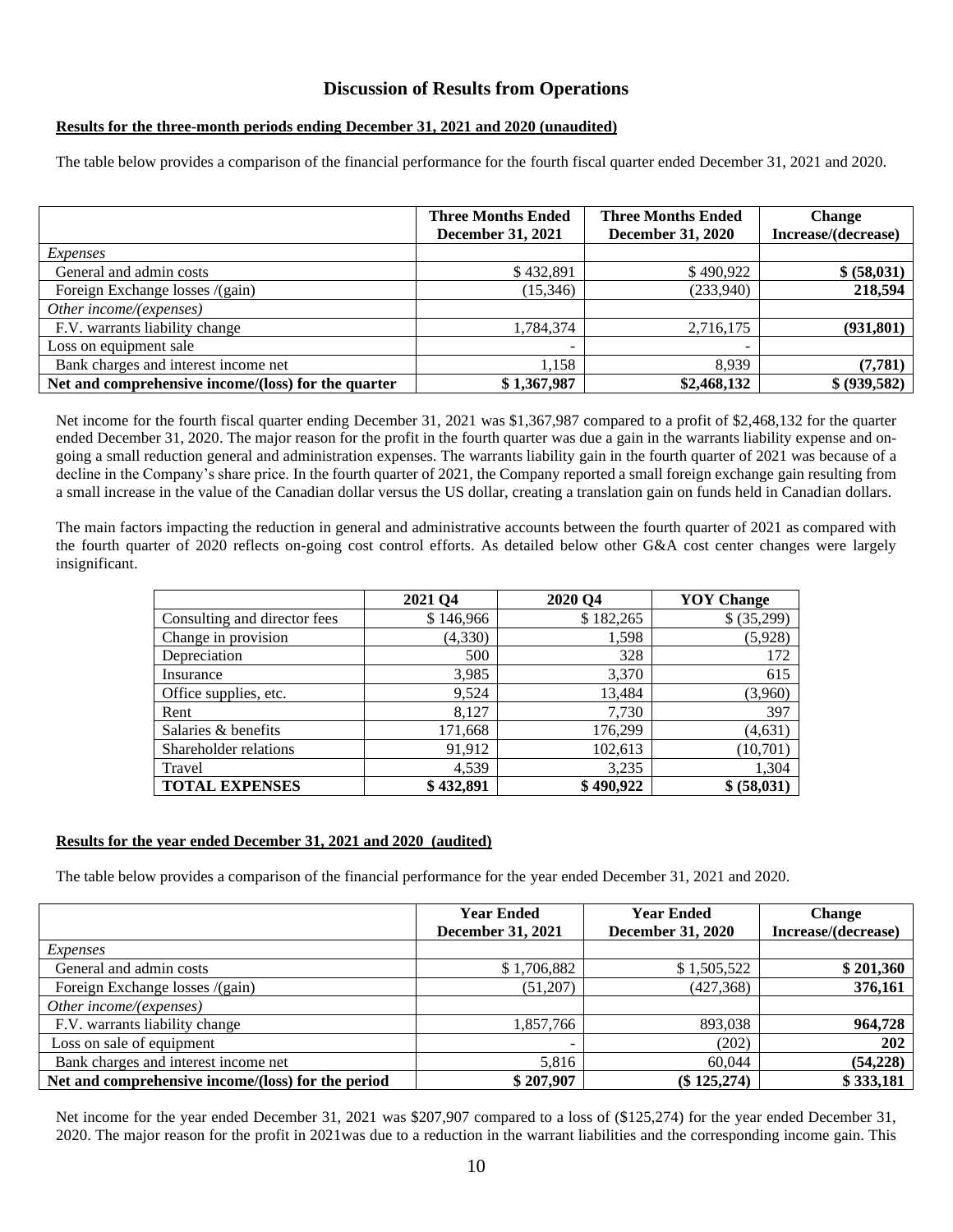was caused by a large reduction in warrants outstanding, a decline in the value of the Company's share price, a shorter term to maturity offset by a modest increase in the value of the Canadian dollar. Detail of the G&A spending is shown below. The increase in consulting and directors' fees arose from the granting of stock options to new directors in the first quarter of 2021 and a full year of director fees. Salaries and benefits rose due to the granting of bonuses to select employees in the first quarter of 2021.

|                              | <b>2021 Year</b> | <b>2020 Year</b> | <b>YOY</b> Change |
|------------------------------|------------------|------------------|-------------------|
| Consulting and director fees | \$405,293        | \$323,007        | \$82,286          |
| Change in provision          | 4.951            | 4,337            | 614               |
| Depreciation                 | 1,635            | 1,696            | (61)              |
| Insurance                    | 14,640           | 11,952           | 2,688             |
| Office supplies etc          | 48,303           | 39,510           | 8,793             |
| Rent                         | 32,576           | 31,234           | 1,342             |
| Salaries & benefits          | 871,963          | 737,807          | 134,156           |
| Shareholder relations        | 316,920          | 332,306          | (15,386)          |
| Travel                       | 10,601           | 23,673           | (13,073)          |
| <b>TOTAL EXPENSES</b>        | \$1,706,882      | \$1,505,522      | \$201,360         |

## **Impact of Inflation**

The Company has no source of revenue and therefore inflation effects relate primarily to the exploration costs in Brazil which are affected by both worldwide and country specific inflationary trends.

## **Trend Information**

The cyclical nature of the prices of metals, particularly the price of gold, is likely to have an effect on the Company's liquidity and capital resources. If the price of gold or the worldwide demand for gold decreases, there would likely be an adverse effect on the Company's ability to raise additional funding or to attract investor or partners for the development of its properties.

# **Financial Condition: Liquidity and Capital Resources.**

. To date, the Company has largely financed its activities by the private placement of equity securities, and in 2019 it sold a royalty interest in CDS to Royal Gold to fund its development. The following describes the material recent financing activities**.**

Recent material financings are as follows:

- In August of 2019, the Company sold Royal Gold a 1.5% NSR royalty on CDS and transferred its buy down right on the existing 2% NSR royalty for gross proceeds of \$8.0 million, plus other considerations.
- In December 2019, the Company completed a private placement by issuing 11,200,000 units, each unit consisting of one common share and one-half warrant realizing gross proceeds of Can \$2,240,000.
- In July 2020, the Company completed a public offering by prospectus of 30,705,000 units with each unit consisted of one common share and one-half warrant realizing gross proceeds of Can \$9,211,500.
- In 2020, the Company has received Can \$2,145,876 from the exercise of warrants and options combined and issued 9,025,932 common shares.
- In April 2022, the Company completed a Cdn\$ 5.0 million private placement and issued 25,000,000 common shares and 12,500,000 warrants.

With respect to the December 2019 private placement, the table below compares the pro-forma sources and uses of funds with the actual sources and uses of funds. All amounts are in Canadian dollars.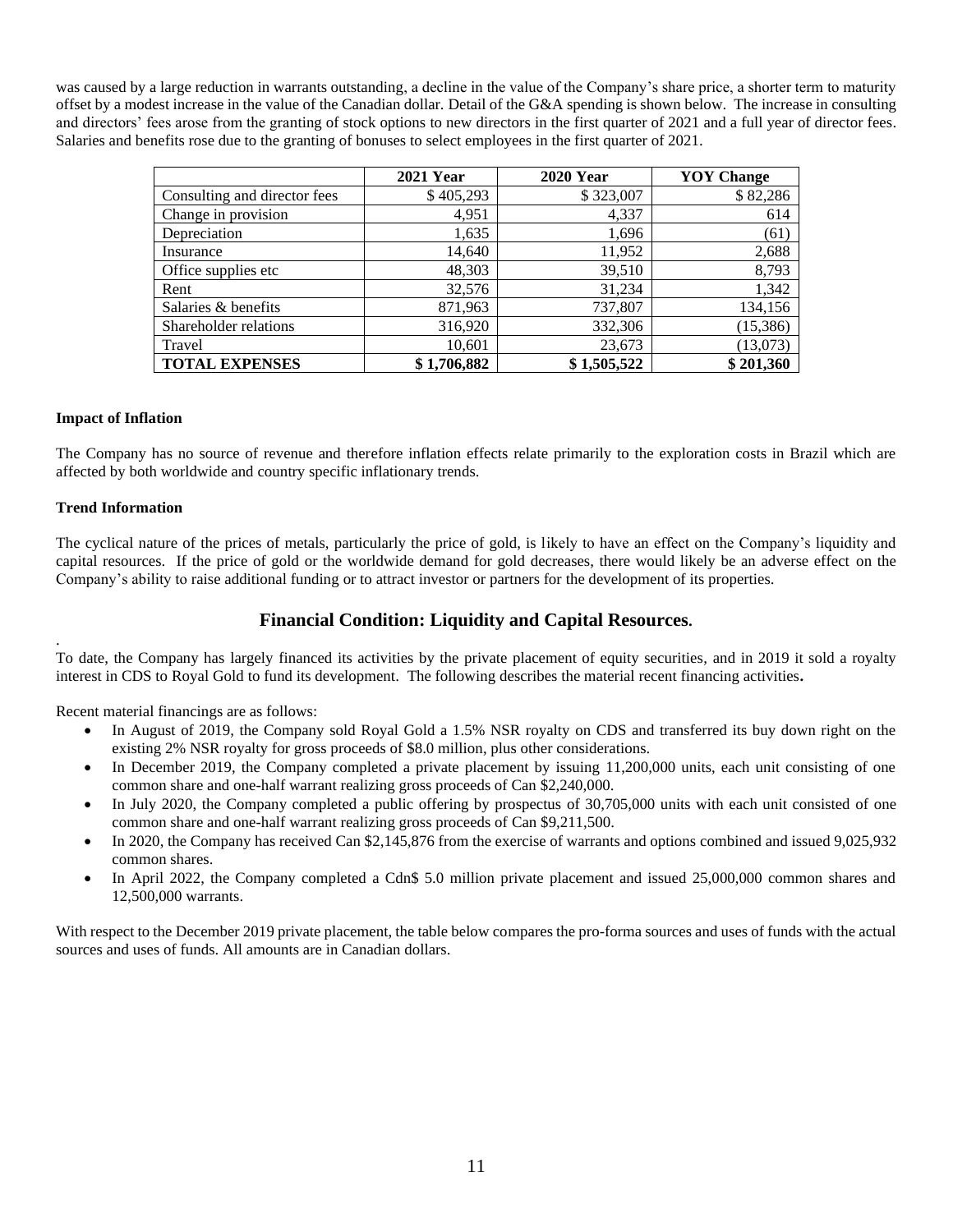| <b>Source of Funds</b> | Pro-Forma (C\$) | Actual (C\$) | <b>Explanation</b>             |
|------------------------|-----------------|--------------|--------------------------------|
| Gross proceeds         | 2,000,000       | 2,240,000    | Offering oversubscribed        |
| Agent commissions      | 120,000         | 122,400      | Increase in proceeds           |
| Legal                  | 62,750          | 92,438       | <b>Exceeded</b> estimates      |
| Other                  | 0               | 21,368       | Listing fees included in legal |
| Net proceeds           | 1,817,250       | 2,003,794    | Due to increase in Offering    |
|                        |                 |              |                                |
| <b>Uses of Funds</b>   |                 |              |                                |
| Goldspot contract      | 385,000         | 375,000      | Contract adjustment            |
| Working capital        | 1,432,250       | 1,628,794    | Increase in units sold         |
| Total Uses             | 1,817,250       | 2,003,794    |                                |

With respect to the July 2020 prospectus-based financing, the table below compares the pro-forma sources and uses of funds with the actual sources and uses of funds. All amounts are in Canadian dollars. Additionally, the pro-forma uses of funds assumed a twelve month period commencing August 2020, and for the pro-forma expenditures denominated in US dollars an exchange rate of US \$1.0=Can \$1.33 was used. The program was essentially completed by September 30, 2021 with the publication of the PFS results on October 5, 2021.

| <b>Source of Funds</b> | Pro-Forma | $(C$ \$<br><b>Actual</b><br>to | <b>Explanation</b>                              |
|------------------------|-----------|--------------------------------|-------------------------------------------------|
|                        | (C\$)     | <b>July 2021</b>               |                                                 |
| <b>Gross Proceeds</b>  | 8,010,000 | 9,211,500                      | Offering oversubscribed                         |
| Agent commissions      | 480,600   | 492,690                        | Increase in proceeds                            |
| Legal                  | 250,000   | 263,731                        | Under estimated legal costs                     |
| Other                  | 0         | 31,189                         | TSX.V fees                                      |
| Net proceeds           | 7,279,400 | 8,423,890                      |                                                 |
|                        |           |                                |                                                 |
| <b>Uses of Funds</b>   |           |                                |                                                 |
| All-drilling           | 760,000   | 902,078                        | Program expanded, now complete                  |
| Metallurgical          | 6,667     | 6,245                          | Testing completed                               |
| testing                |           |                                |                                                 |
| Sample assay and       | 100,000   | 679,743                        | Re-assay multiple samples, more meters drilled, |
| freight                |           |                                | completed                                       |
| Camp and labor         | 635,250   | 1,025,614                      | Program complete                                |
| Other Brazil costs     | 750,000   | 999,366                        | Program complete                                |
| Televiewer             | 300,000   | 183,994                        | Activity shifted to re-assaying                 |
| Resource               | 80,000    | 255,619                        | Two completed vs one planned                    |
| estimation             |           |                                |                                                 |
| N.A. consultants       | 170,000   | 254,319                        | Mostly higher engineering costs; complete       |
| Vendor payment         | 1,733,333 | $\theta$                       | No payments required yet                        |
| PFS preparation        | 1,270,000 | 359,665                        | Completed                                       |
| Socio-economic         | 666,667   | 417,304                        | Work programs delayed by Covid-19, but remain   |
| studies                |           |                                | on-going in future periods                      |
| Working capital        | 807,483   | 3,339,944                      |                                                 |
| <b>Total</b> uses      | 7,279,400 | 8,423,890                      |                                                 |

Note: The Source of Funds did not assume that any Agent overallotment options were exercised. Additional funds raised in addition to the pro-forma gross proceeds will be used for general corporate and other working capital needs. The translation of actual spending from US dollars (the Company's function currency) to Canadian dollars was done at the monthly average Can\$/US\$ exchange rates varying between 0.75 and 0.83.

With respect to the April 2022, non-brokered private placement, the table below provides the pro-forma sources and uses of funds. As of the date of this report no funds from this placement have been spent. All amounts are in Canadian dollars. For the pro-forma expenditures denominated in US dollars an exchange rate of US \$1.0=Can \$1.33 was used.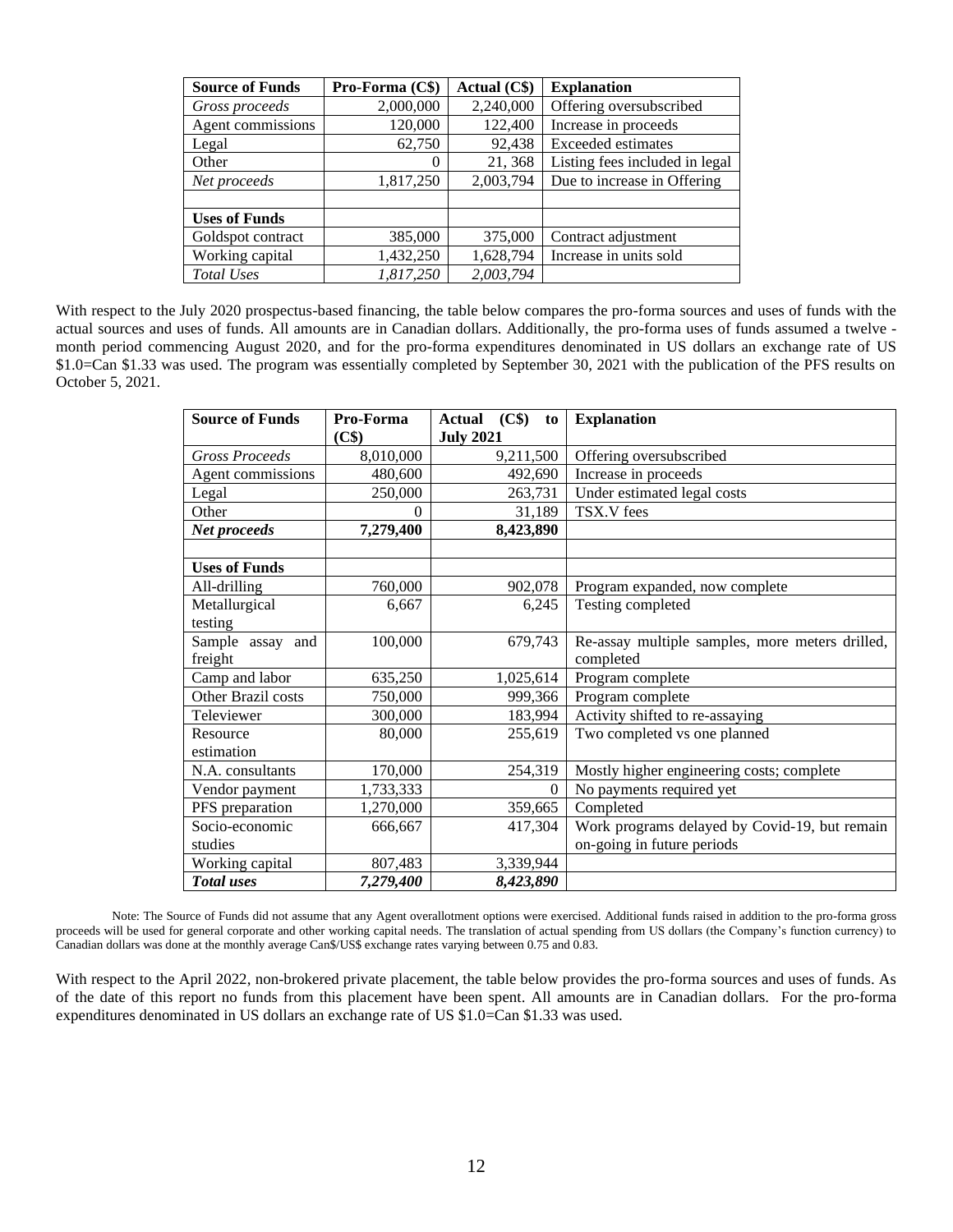| <b>SOURCES OF FUNDS</b>      | Pro-Forma (Cdn\$) | <b>Actual Spending (Cdn\$)</b> |
|------------------------------|-------------------|--------------------------------|
| Gross proceeds               | 5,000,000         |                                |
| Legal                        | 110,000           |                                |
| <b>Net Sources</b>           | 4,890,000         |                                |
|                              |                   |                                |
| <b>USES OF FUNDS</b>         |                   |                                |
| Drilling                     | 1,125,000         |                                |
| Process studies              | 22,000            |                                |
| Labour                       | 650,000           |                                |
| Consultants                  | 15,000            |                                |
| Travel expenses              | 85,000            |                                |
| Camp                         | 137,500           |                                |
| Vehicles                     | 72,500            |                                |
| Equipment                    | 32,500            |                                |
| Land rentals                 | 22,500            |                                |
| Permitting and licensing     | 1,241,250         |                                |
| Asset acquisitions           |                   |                                |
| <b>Brazil</b> administration | 246,250           |                                |
| Working capital              | 1,240,500         |                                |
| <b>Total uses</b>            | 4,890,000         |                                |

At December 31, 2021, the Company had working capital of \$5,255,638 including \$5,374,505 in cash and cash equivalents (December 31, 2020: working capital of \$9,677,918 including \$10,022,590 in cash and cash equivalents). Of the \$5,374,505 in cash and cash equivalents at December 31,2021, the US equivalent of \$3,329,376 and \$17,283 was denominated in Canadian dollars and the Brazilian real, respectively, with the remaining balance in US dollars. With the completion of the April 2022 financing, the cash on hand is expected to fund operations to the end of 2022.

#### *Mineral Properties and Deferred Expenditures*

The Company's Mineral properties and deferred expenditures increased to \$21,936,623 at December 31, 2021, from \$18,985,590 at December 31, 2020 as a result of capitalized spending at CDS of \$2,954,033 during the year.

## **Risks and Uncertainties**

An investment in the Company's common shares is highly speculative and subject to a number of risks. Additional risks that the Company is unaware of or that are currently believed to be immaterial may become important factors that affect the Company's business. If any of the following risks occur, or if others occur, the Company's business, operating results and financial condition could be adversely impacted.

The Company is in the mineral property acquisition, exploration and development business and is exposed to a number of operational, financial, regulatory and other risks and uncertainties that are typical in the natural resource industry and common to other companies of like size and stage of development. These risks may not be the only risks faced by the Company. Additional risks and uncertainties not presently known by the Company or which are presently considered immaterial could adversely impact the company's business, results of operation, and financial performance in future years.

The Company's business plan is subject to numerous risks and uncertainties, including the following:

#### *Exploration and Development Stage Risk*

Exploration for mineral resources involves a high degree of risk, the cost of conducting exploration programs may be substantial and the probability of success is typically low and difficult to assess. It is impossible to ensure that the current development programs planned by the Company will result in a profitable commercial mining operation. Mineral deposits and production costs are affected by such factors as environmental permitting regulations and requirements, weather, environmental factors, foreign exchange changes, inflation, unforeseen technical difficulties, unusual or unexpected geological formations and work interruptions.

Resource exploration and development is a highly speculative business, characterized by a number of significant risks including, but not limited to, unprofitable efforts resulting not only from the failure to discover minerals deposits but also from finding mineral deposits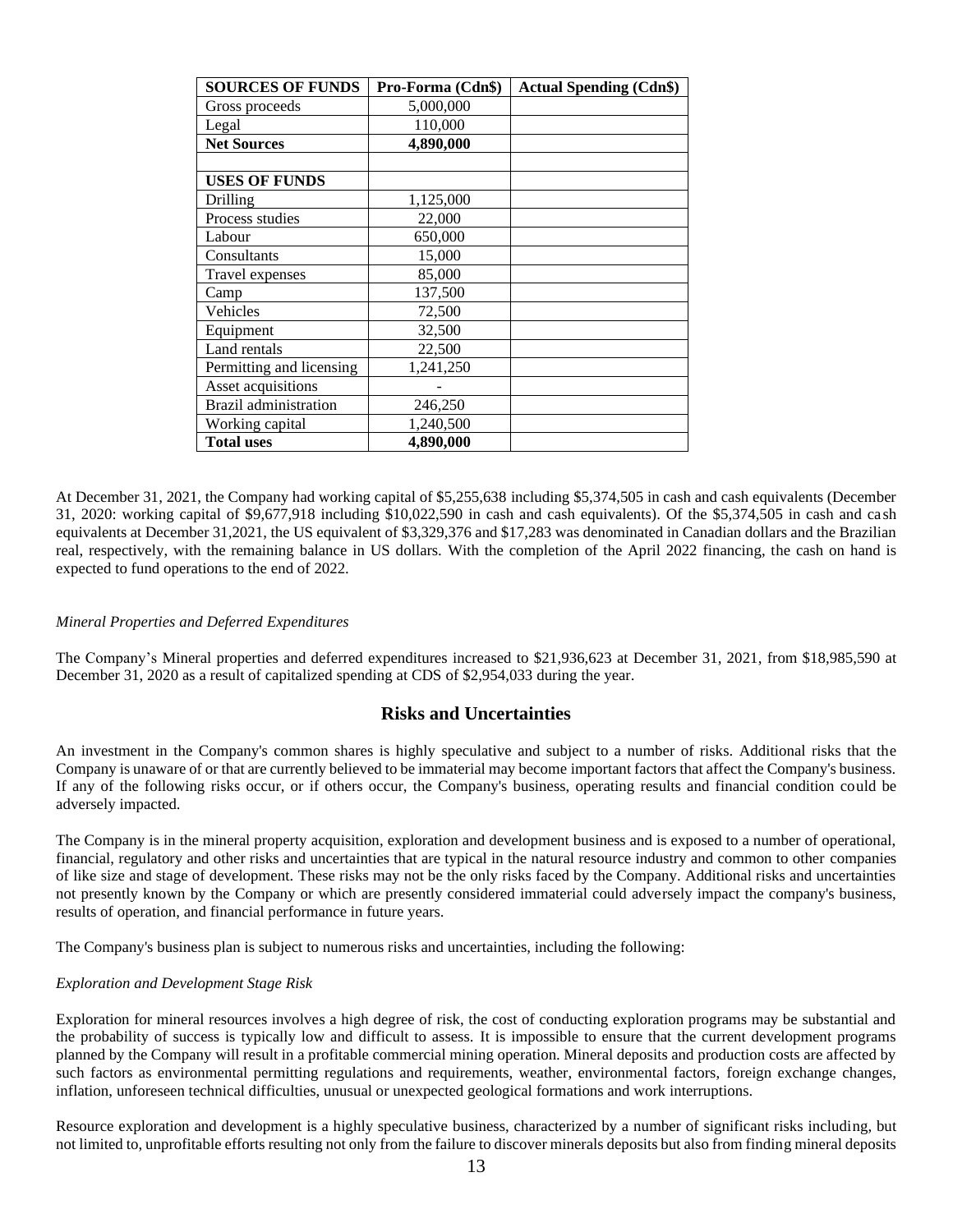that, though present, are insufficient in size and quality to justify development or if developed generate profits and cash flows. Few exploration projects successfully achieve development due to factors that cannot be predicted or anticipated and even one unexpected factor may result in the economic viability of the project being detrimentally impacted such that the project cannot be developed, or operations continue. The Company closely monitors its activities and those factors that could negatively impact them. The Company's employees and its advisors assist in risk management and to make timely decisions regarding future property expenditures. Other risks associated with projects in the exploration and development stage which could cause delays or prohibit the advancement of the project include delays in obtaining required government approvals and permits and the inability to obtain suitable or adequate machinery, equipment, power or labor.

## *Need for Additional Funding*

As a junior exploration company with no source of revenue, the Company will likely seek additional funding in the foreseeable future to complete the development and permitting of the CDS project. The inability of the Company to raise additional funds could adversely affect the Company's business plan, including its ability continue as a going concern and perform exploration activities on, and maintain its existing properties.

### *A Significant Disruption to our Information Technology could adversely affect our business, operating result and financial position*

We rely on a variety of information technology and automated systems to manage and support our operations. For example, we depend on our information technology systems for financial reporting, data base management, operational and investment management and internal communications. These systems contain our proprietary business information and personally identifiable information of our employees. The proper functioning of these systems and the security of this data is critical to the efficient operation and management of our business. In addition, these systems could require upgrades as a result of technological changes or growth in our business. These changes could be costly and disruptive to our operations and could impose substantial demands on management time. Our systems and those of third-party providers, could be vulnerable to damage or disruption caused by catastrophic events, power outages, natural disasters, computer system or network failures, viruses, ransomware or malware, physical or electronic break-ins, unauthorized access, or cyber-attacks. Any security breach could compromise our networks, and the information contained there-in could be improperly accessed, disclosed, lost or stolen. Because techniques used to sabotage, obtain unauthorized access to systems or prohibit authorized access to systems change frequently and generally are not detected until successfully launched against a target, we may not be able to anticipate these attacks nor prevent them from harming our business or network. Any unauthorized activities could disrupt our operations, damage our reputation, be costly to fix or result in legal claims or proceedings, any of which could adversely affect our business, reputation or operating results.

#### *Title to Properties*

The Company cannot guarantee title to all of its properties as the properties may be subject to prior mineral rights applications with priority, prior unregistered agreements or transfers or indigenous peoples' land claims, and title may be affected by undetected defects. Certain of the mineral rights held by the Company are held under applications for mineral rights or are subject to renewal applications and, until final approval of such applications is received, the Company's rights to such mineral rights may not materialize and the exact boundaries of the Company's properties may be subject to adjustment. The Company does not maintain title insurance on its properties.

#### *Potential Dilution to Existing Shareholders*

The Company will require additional financing in order to complete exploration and development of its mineral properties. The Company anticipates that it may sell additional equity securities including, but not limited to, its common stock, share purchase warrants or some form of convertible security. The effect of additional issuances of equity securities will result in dilution to existing shareholders.

#### *International Health Pandemic*

In 2019 and continuing into 2021, a worldwide health pandemic resulting from the spread of the Covid-19 virus has caused disruptions in economies worldwide and it has severely restricted travel and some employees ability to work. The duration and full financial effect of the Covid-19 pandemic is unknown at this time, as are the measures taken by governments, the Company or others to reduce the spread of the disease. Any estimate of the length and severity of these developments is therefore subject to significant uncertainty and accordingly estimates of the extent to which Covid-19 may materially and adversely affect the Company's operations, financial results and condition in future periods are also subject to significant uncertainty. Due to the Covid-19 pandemic, the Company temporarily suspended operations at the CDS camp in April 2020 and re-opened the camp and resumed drilling in September 2020. The Company cannot predict if normal operations will continue into the future due to unforeseen complications caused by a resurgence of the Covid-19 pandemic or related actions of government entities.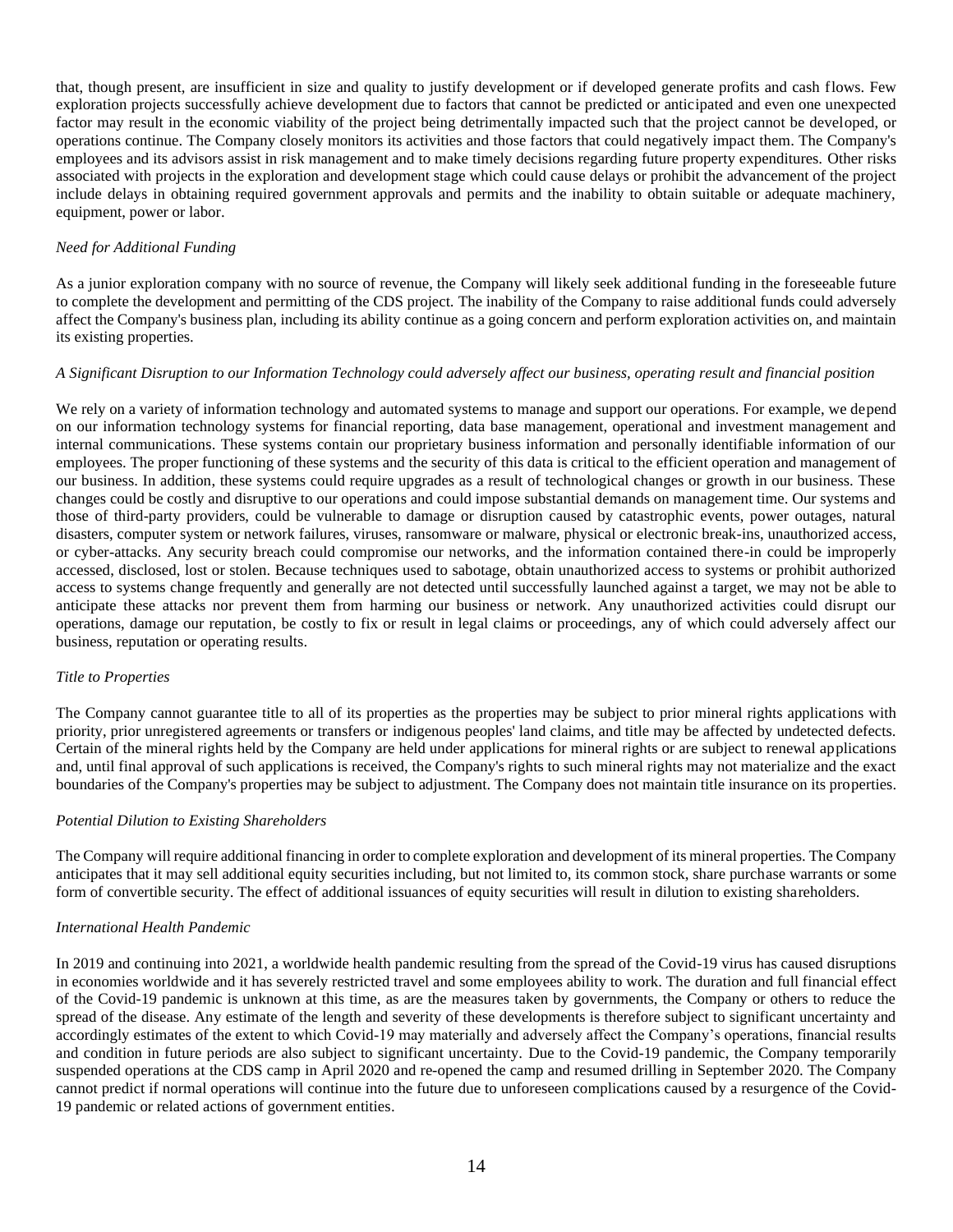### *Metal price risk*

The price of gold affects the value of the Company's own securities and investments and the recoverable value of CDS.

### *Geo-political Risk*

The Company's exploration properties are located in Brazil and it has no country diversification with respect to its principal assets. Therefore, any political or social disruptions unique to Brazil would have a material impact on the operations of the Company and its financial performance and stability. Additionally, the Company's project is subject to the laws of Brazil and it may be negatively impacted by the existing laws and regulations of that country, as they apply to mineral exploration, land ownership, royalty interests and taxation, and by any potential changes of such laws and regulations.

The CDS property is located in Pará State in Brazil, which may be of particular interest or sensitivity to one or more special interest groups. Consequently, mineral exploration and mining activities at CDS may be affected in varying degrees by political uncertainty, expropriations of property and changes in applicable government policies and regulation such as business laws, environmental laws, indigenous peoples' land claims, entitlements or procedures and mineral rights and mining laws affecting the Company's business in that area. Any changes in regulations or shifts in political conditions are beyond the control or influence of the Company and may adversely affect its business, or if significant enough, may result in the impairment or loss of mineral concessions or other mineral rights, or may make it impossible to continue its mineral exploration and mining activities in such areas.

### *Environmental Laws*

The exploration program conducted by the Company is subject to national, state and local regulations regarding environmental considerations. Most operations involving exploration or production activities are subject to existing laws and regulations relating to exploration and mining procedures, reclamation, safety precautions, employee health and safety, air quality standards, pollution of stream and fresh water sources, odor, noise, dust, and other environmental protection controls adopted by federal, state and local governmental authorities as well as the rights of adjoining property owners. The Company may be required to prepare and present to federal, state or local authorities data pertaining to the effect or impact that any proposed exploration or production of minerals may have upon the environment. All requirements imposed by any such authorities may be costly, time consuming, and may delay commencement or continuation of exploration or production operations.

## *Operating Hazards and Risks*

The Company's operations are subject to hazards and risks normally associated with the exploration and development of mineral properties, any of which could cause delays in the progress of the Company's exploration and development plans, damage or destruction of property, loss of life and/or environmental damage. Some of these risks include, but are not limited to, unexpected or unusual geological formations, rock bursts, cave-ins, flooding, fires, earthquakes; unanticipated changes in metallurgical characteristics and mineral recovery; unanticipated ground or water conditions; industrial or labor disputes; hazardous weather conditions; cost overruns; land claims; and other unforeseen events. A combination of experience, knowledge and careful evaluation may not be able to overcome these risks.

The nature of these risks is such that liabilities may exceed any insurance policy coverages; the liabilities and hazards might not be insurable or the company might not elect to insure itself against such liabilities due to excess premium costs or other factors. Such liabilities may have a material adverse effect on the Company's financial condition and operations and could reduce or eliminate any future profitability and result in increased costs and a decline in the value of the securities of the Company.

#### *Competition*

The mineral industry is competitive in all its phases. The Company competes with many companies possessing greater financial resources and technical facilities than itself for the acquisition of mineral concessions, claims, leases and other mineral interests as well as for the recruitment and retention of qualified employees.

#### *Insurance Coverage*

Mineral exploration is subject to risks of human injury, environmental and legal liability and loss of assets. The Company may elect not to have insurance for certain risks because of the high premiums associated with insuring those risks or, in some cases, insurance may not be available for certain risks. Occurrence of events for which the Company is not insured could have a material adverse effect on the Company's financial position or results of operations.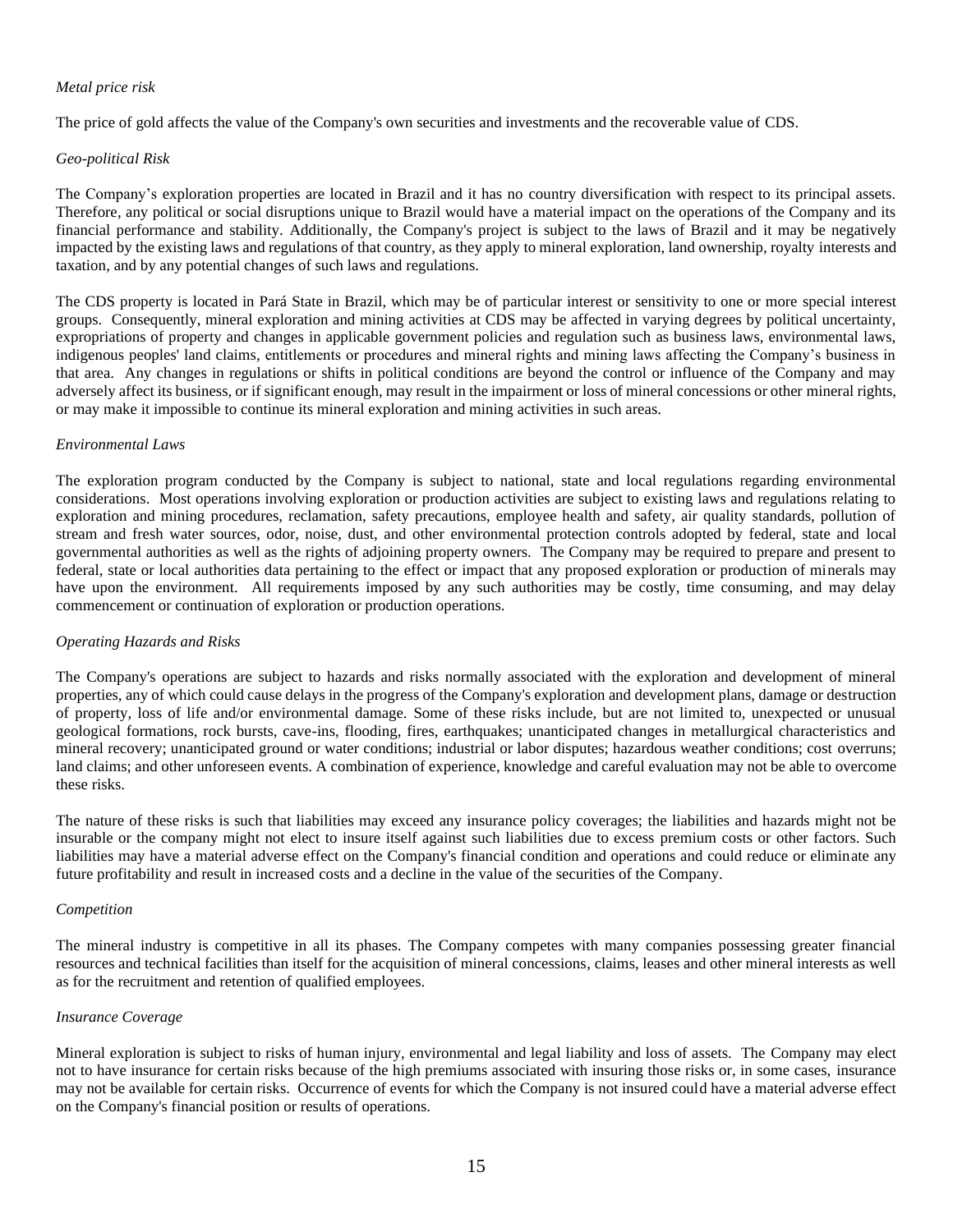### *Key Executives*

The Company's operations require employees, consultants, advisors and contractors with a high degree of specialized technical, management and professional skills, such as engineers, trades people, geologists and equipment operators. The Company competes both locally and internationally for such professionals. If the Company is unable to acquire the talents it seeks then it could experience higher operating costs, poorer results and an overall lack of success in implementing its business plans.

The Company is dependent on the services of key senior executives and certain other vice-presidents and advisors. Each of these executives has many years of background in the mining industry. The Company may not be able to replace that experience and knowledge with other individuals which may result in a material adverse effect on the Company's business and financial performance.

# **Supplemental Disclosure for Venture Exchange Issuers**

The required disclosure is in note 7 in the audited consolidated financial statements for the year ended December 31, 2021 and 2020.

# **Disclosure of Outstanding Share Data, Warrants and Options**

#### *A. Common Shares*

The Company's authorized share capital consists of an unlimited number of common shares without par value.

As of the date, of this report, the Company has issued and outstanding a total of 255,128,672 common shares (December 31, 2020: 229,685,372), with the increase resulting from the April private placement and the exercise of a small number of warrants and options.

### *B. Common Share Purchase Warrants*

As of the date of this report the Company had 47,492,500 share purchase warrants outstanding in accordance with the following schedule.

| <b>Expiry Date</b> | <b>Exercise price (Can\$)</b> | <b>Number</b> |
|--------------------|-------------------------------|---------------|
| July 14, 2022      | 0.40                          | 15,352,500    |
| August 5, 2024     | 0.25                          | 11,784,000    |
| April 14,2024      | 0.30                          | 12,500,000    |
| November 30, 2024  | 0.25                          | 3,928,000     |
| March 31, 2025     | 0.25                          | 3,928,000     |

#### *C. Stock options for the purchase of Common Shares*

TriStar has established a stock option plan for directors, senior officers, employees, and consultants of TriStar and its subsidiaries. Under the terms of the plan, the options may be exercisable over periods of up to ten years at the option of the Board of Directors, and the exercise price of each option equals the closing market price of the Company's stock on the trading day immediately before the date of grant. Options are issued at the discretion of the Board of Directors and typically vest in full upon grant.

As of the date of this report, the Company had a total of 6,235,000 stock options outstanding in accordance with the following schedule.

| <b>Expiry date</b> | <b>Exercise price (Can \$)</b> | <b>Number</b> |
|--------------------|--------------------------------|---------------|
| September 27, 2022 | 0.25                           | 2,075,000     |
| October 19, 2022   | 0.25                           | 150,000       |
| February 7, 2023   | 0.28                           | 100,000       |
| August 1, 2024     | 0.17                           | 400,000       |
| November 26, 2024  | 0.20                           | 2,210,000     |
| October 27, 2025   | 0.28                           | 400,000       |
| December 17, 2025  | 0.245                          | 300,000       |
| January 18, 2026   | 0.27                           | 300,000       |
| February 7, 2026   | 0.25                           | 300,000       |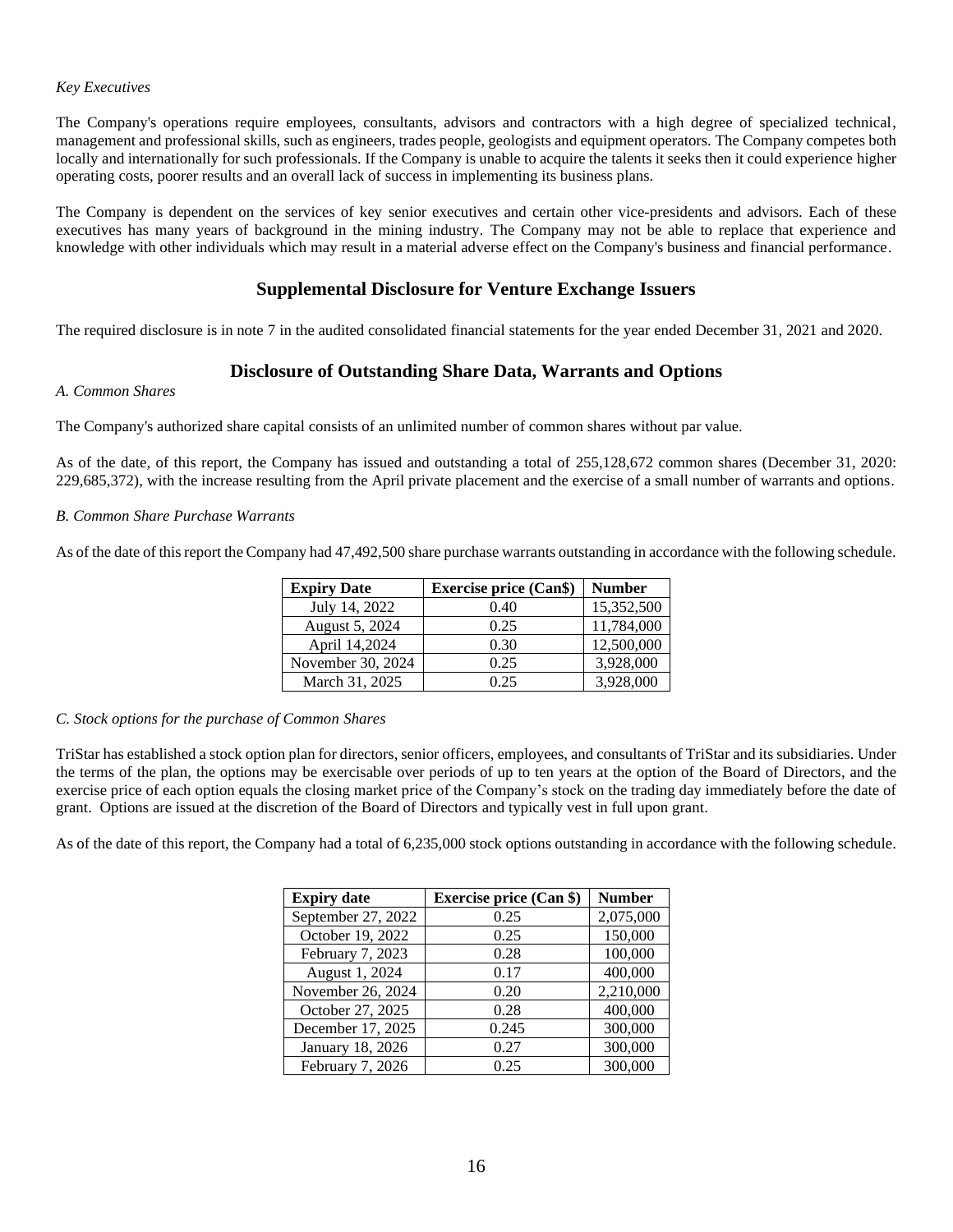# **Financial Instruments**

### *Non*‐*derivative financial assets*

The Company recognizes all financial assets initially at fair value and classifies them into one of the following four categories: held‐to‐ maturity, available-for-sale ("AFS"), loans and receivables or other financial assets, or fair value through profit or loss ("FVTPL"). Financial instruments held to maturity and loans and receivables are measured at amortized cost. Available-for-sale instruments are measured at fair value with unrealized gains and losses recognized in other comprehensive income (loss). Instruments classified as FVTPL are measured at fair value with unrealized gains and losses recognized in net income (loss).

The fair value of financial instruments traded in active markets (such as FVTPL and AFS securities) are based on quoted market prices at the date of the statement of financial position. The quoted market price used for financial assets held by the Company is the closing bid price of the day.

The Company has classified cash and cash equivalents and receivables as loans and receivables.

The fair value of cash and cash equivalents and accounts receivable are approximated by their carrying value due to the short-term nature of these financial instruments.

### *Non*‐*derivative financial liabilities*

Financial liabilities are classified as either financial liabilities at FVTPL or other financial liabilities. Financial liabilities classified as FVTPL are measured at fair value with unrealized gains and losses recognized in the statement of comprehensive income (loss). Other financial liabilities are initially measured at fair value net of transaction costs, and subsequently measured at amortized cost.

Accounts payable and accrued liabilities and provisions are classified as other financial liabilities.

The fair value of accounts payable and accrued liabilities is approximated by their carrying value due to the short-term nature of these financial instruments.

#### *Derivative instruments*

Derivative instruments are recorded at fair value on initial recognition and at each subsequent reporting period. Any gains or losses arising from changes in fair value on derivatives that do not qualify for hedge accounting are recorded in net income or loss.

The Company's share purchase warrants with exercise prices in Canadian dollars are derivative liabilities and accordingly, they are recorded at fair value at each reporting period, with the gains or losses recorded in the statement net income or loss.

## **Financial Instruments and Management of Financial Risk**

The Company is exposed to potential loss from various risks including currency risk, interest rate risk, liquidity risk, market risk and commodity price risk.

#### **Market Risks**

The significant market risks to which the Company is exposed include commodity price risk, foreign exchange risk and interest rate risk.

## **Credit Risk**

Credit risk is the risk that one party to a financial instrument will fail to discharge an obligation and cause the other party to incur a financial loss. At December 31, 2021, the financial instruments that potentially subject the Company to credit risk consist of cash and cash equivalents, and accounts receivable. The Company invests its cash balances in short-term, highly liquid and highly-rated financial instruments such as cash and short-term guaranteed deposits, all held with financial institutions in Canada and the United States. Management considers that its exposure to credit risk is low.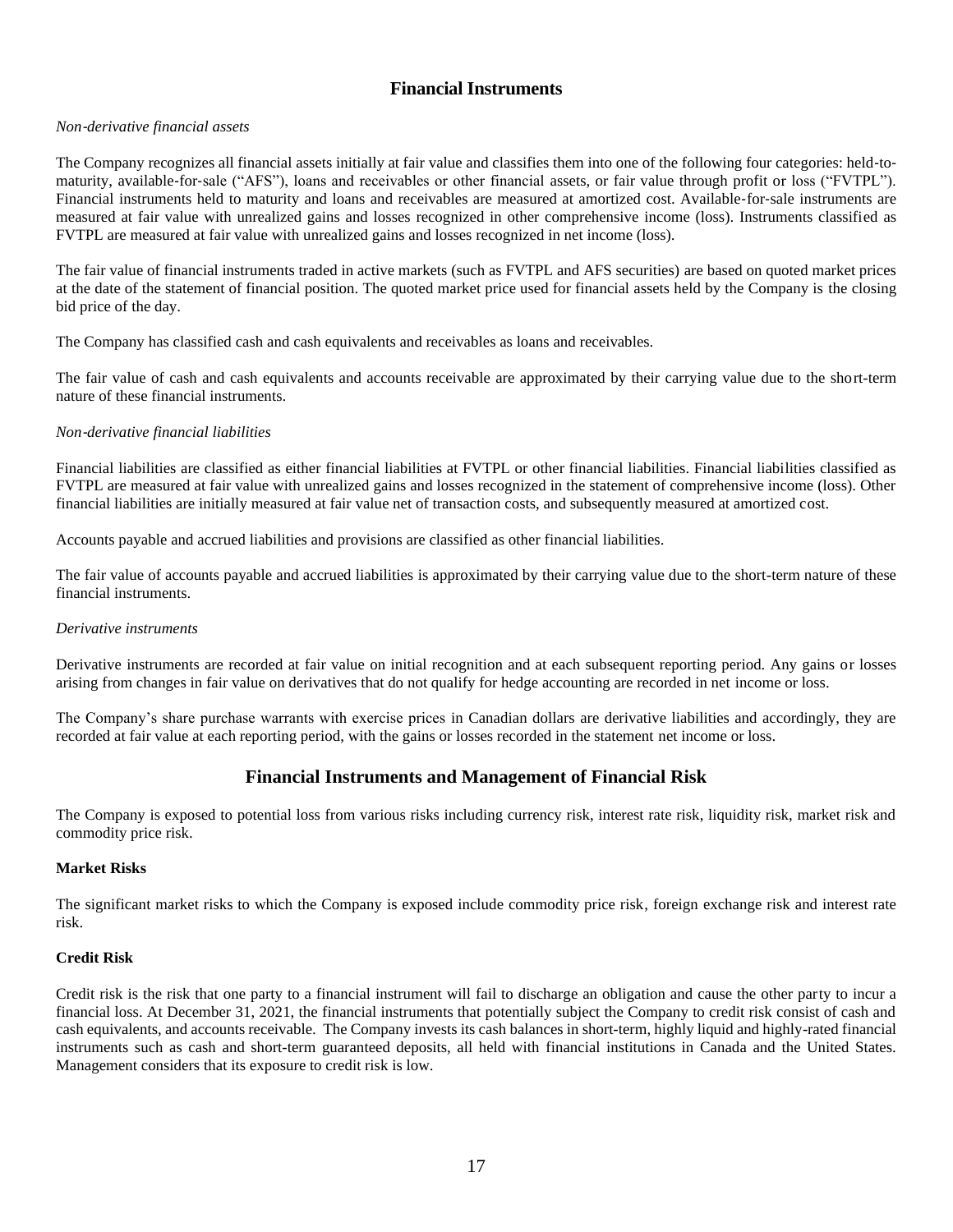## **Liquidity Risk**

Liquidity risk is the risk that the Company will encounter difficulty in meeting its financial obligations associated with its accounts payable and accrued liabilities. The Company attempts to manage liquidity risk by maintaining sufficient cash and cash equivalents to meet current liabilities as they become due.

#### **Commodity Price Risk**

The Company's ability to raise capital to fund exploration or development activities is subject to risk associated with fluctuations in the market price of gold. The Company does not have any properties in production and therefore has no sales revenue or cash flow from operations, nor does it undertake any hedging or other commodity price management techniques.

The international price of gold has historically fluctuated widely and is affected by numerous factors outside of the Company's control, including, but not limited to, levels of worldwide production, short-term changes in supply and demand, industrial and retail demand, central bank lending, the relative strength of the US dollar vis a vis other currency, the monetary policies of governments and forward sales by producers and speculators. The Company does not actively manage its commodity price risk for the price of gold.

#### **Interest Rate Risk**

Interest rate risk is the risk that the fair value or the future cash flows of a financial instrument will fluctuate because of changes in market interest rates.

In respect of financial assets, the Company's policy is to invest cash at variable rates of interest in cash equivalents, in order to maintain liquidity. The Company is exposed to interest rate risk on its short-term investments which are included in cash and cash equivalents. The short-term investment interest earned is based on prevailing one to 90 days market interest rates which may fluctuate. The Company has not entered into any derivative contracts to manage this risk.

#### **Currency risk**

The Company operates in United States of America, Canada, and Brazil. As a result, the Company has foreign currency exposure with respect to items not denominated in United States dollars. The three main types of foreign exchange risk of the Company can be categorized as follows:

#### *Transaction exposure*

The Company operates and incurs costs in three main currencies; the US dollar, the Canadian dollar and the Brazilian real. This creates exposure at the operational level, which may affect the Company's profitability as exchange rates fluctuate. The Company has not hedged its exposure to currency fluctuations.

#### *Translation exposure*

A strengthening of the U.S. dollar by 10% against the Canadian dollar and the Brazilian real at December 31, 2021**,** with all other variables held constant would have decreased the Company's before tax net loss by approximately \$357,000 (December 31, 2020: (\$398,000) as a result of a change in value of the financial assets and liabilities denominated in those currencies.

#### *Exposure to currency risk*

The Company is exposed to currency risk through the following assets and liabilities denominated in currencies other than the United States dollar: cash and cash equivalents, accounts receivables, prepaid expenses, accounts payables and other liabilities, provisions and warrants liability. The currencies of the Company's financial instruments and other foreign currency denominated liabilities, based on notional amounts, were as follows: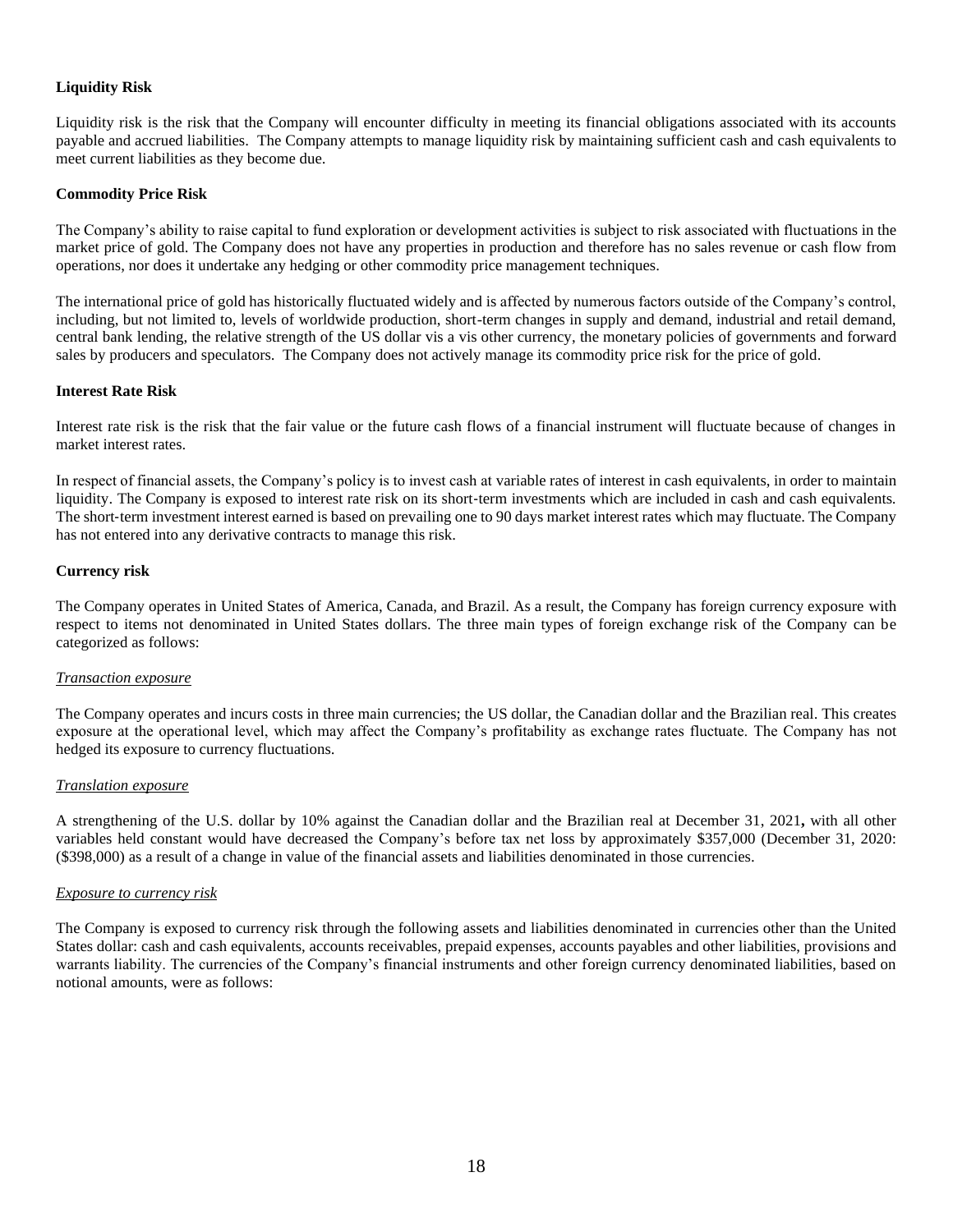|                                          | <b>December 31, 2021</b> |                          | December 31, 2020 |                |
|------------------------------------------|--------------------------|--------------------------|-------------------|----------------|
|                                          | Canadian dollar          | <b>Brazilian</b><br>Real | Canadian dollar   | Brazilian Real |
| Cash and cash equivalents                | \$3,329,376              | 17,283<br>S              | 4,668,192<br>\$   | 4,189<br>\$    |
| Accounts receivable                      | 11,132                   | 82,059                   | 23,267            | 2,303          |
| Prepaid expenses                         | 123.853                  | 3.722                    | 152.247           | 3,413          |
| Accounts payable and accrued liabilities | (159, 566)               | (113, 582)               | (50,213)          | (375, 650)     |
| <b>Provisions</b>                        |                          | (221, 945)               |                   | (233,205)      |
| Warrants liability                       | (1,352,144)              |                          | (3,212,827)       |                |
| Net balance sheet exposure               | \$1,952,651              | \$ (232, 463)            | \$1,580,666       | \$ (598,950)   |

## **Other price risk**

Other price risk is the risk that the fair value or future cash flows of a financial instrument will fluctuate because of changes in market prices other than those arising from interest rate risk, financial market risk or currency risk. As at December 31, 2021, the Company has negligible other price risk.

# **Fair Value Measurements**

Fair value is the price that would be received to sell an asset or paid to transfer a liability in an orderly transaction between market participants at the measurement date.

Fair values are determined directly by reference to published price quotations in an active market, when available, or by using a valuation technique that uses inputs observed from relevant markets.

The fair value hierarchy categorizes into three levels the inputs to valuation techniques used to measure fair value.

- Level 1 inputs are unadjusted quoted prices in active markets for identical, unrestricted assets or liabilities that the entity can access at the measurement date.
- Level 2 inputs are quoted prices in markets that are not active, quoted prices for similar assets or liabilities in active markets, inputs other than quoted prices that are observable for the asset or liability, either directly or indirectly (for example, interest rate and yield curves observable at commonly quoted interval and volatility measurements used to value option contracts), or inputs that are derived principally from or corroborated by observable market data or other means.
- Level 3 inputs are prices or valuation techniques that require inputs that are both significant to the fair value measurement and unobservable (i.e., supported by little or no market activity).

The fair value hierarchy gives the highest priority to Level 1 inputs and the lowest priority to Level 3 inputs.

As at December 31, 2021, the Company's assets and liabilities measured at fair value on a recurring basis were as follows: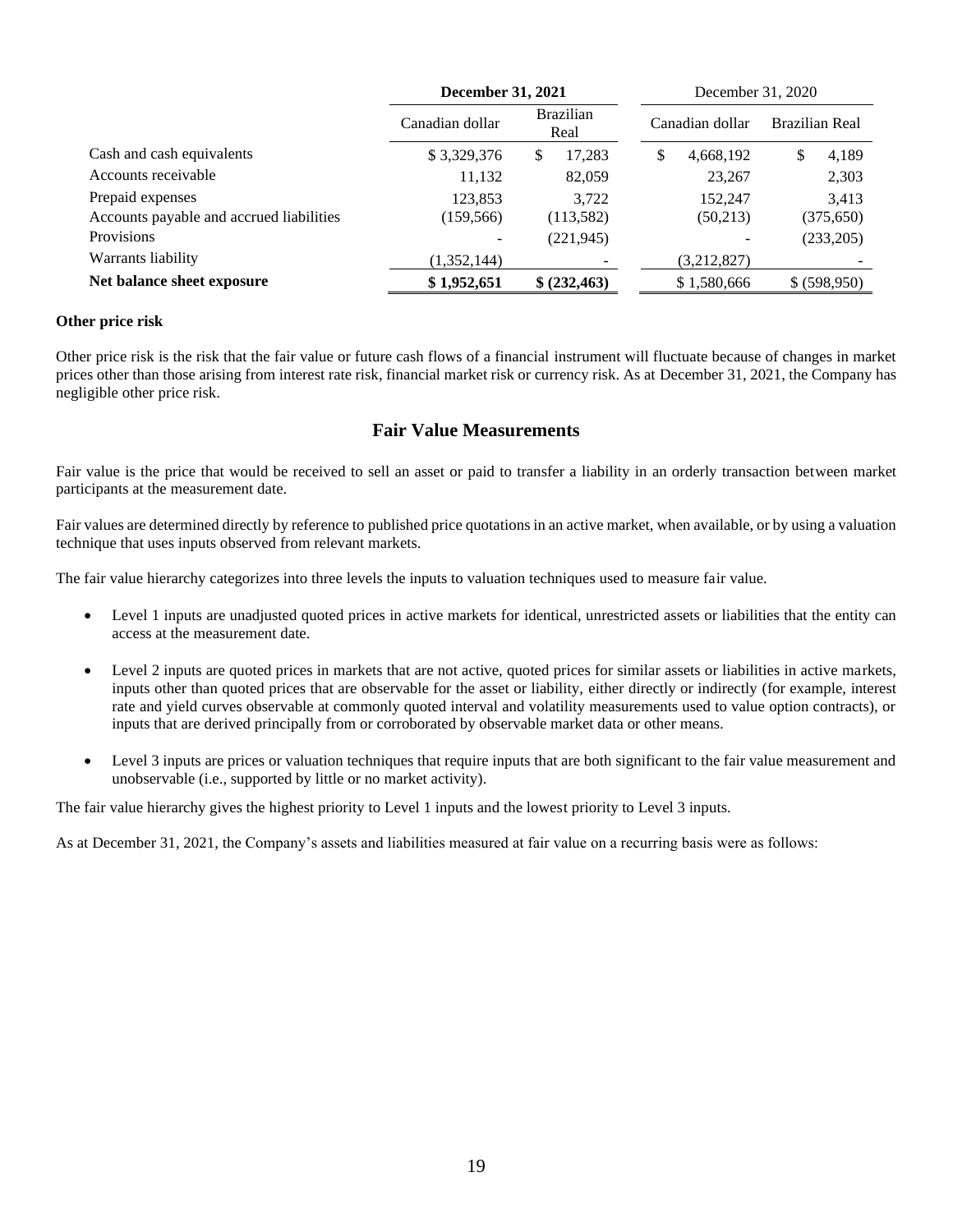|                    | <b>Level 1</b> | <b>Level 2</b> | Level 3 |                          |
|--------------------|----------------|----------------|---------|--------------------------|
| <b>Liabilities</b> |                |                |         |                          |
| Warrants liability | -              | 1,352,144      |         |                          |
|                    | $s -$          | \$1,352,144    | \$      | $\overline{\phantom{a}}$ |
|                    |                |                |         |                          |

The following table provides the carrying value and the fair value of financial instruments at December 31, 2021:

|                                          | <b>Carrying Amount</b> | <b>Fair Value</b> |
|------------------------------------------|------------------------|-------------------|
| <b>Financial assets</b>                  |                        |                   |
| Cash and cash equivalents                | \$<br>5,374,505        | S.<br>5,374,505   |
| Accounts receivable                      | 93,191                 | 93,191            |
|                                          | S.<br>5,467,696        | \$.<br>5,467,696  |
| <b>Financial liabilities</b>             |                        |                   |
| Accounts payable and accrued liabilities | \$<br>342,430          | \$<br>342,430     |
| <b>Derivative instruments</b>            |                        |                   |
| Warrants liability                       | \$1,352,144            | \$1,352,144       |

# **Commitments and Contingencies**

The Company rents office space in the USA with an expiration date of December 31, 2022 for an estimated cost of 42,100 per month and is cancellable with three months' notice. In Brazil, the Company has various property access agreements for CDS with an estimated cost of \$1,500 per month.

There are no known pending legal proceedings of a material nature to which the Company or any of its subsidiaries is a party or to which any of their properties are subject.

## **Related Party Transactions**

Key management personnel compensation comprised:

|                                        | <b>Year Ended</b>        | Year Ended        |
|----------------------------------------|--------------------------|-------------------|
|                                        | <b>December 31, 2021</b> | December 31, 2020 |
| Short term employee benefits: Salaries | \$687,173                | \$573,545         |
| Consulting fees                        | 498,427                  | 497,589           |
| Director fees                          | 108,750                  | 25,000            |
| Stock-based compensation               | 81,783                   | 91,036            |
|                                        | \$1,376,133              | \$1,187,170       |

During year ended December 31, 2021, the Company paid consulting fees of \$498,427 (December 31, 2020: \$497,589) to directors and officers for advisory services.

For the year ended December 31, 2021, consulting fees paid to officers for advisory service, in the amount of \$440,209 (December 31, 2020: \$426,860) were reported in Mineral properties and deferred expenditures (Note 8) under exploration cost of the Castelo de Sonhos project, and the amount of \$58,218 (December 31, 2020: \$70,729) was recorded in the consulting fees account (Note 16) in the Consolidated Statements of Comprehensive Income (Loss).

For the year ended December 31, 2021, stock option compensation in the amount of \$81,783 (December 31, 2020: \$91,036) received by key management personnel were recorded as capital reserve on the Consolidated Statement of Financial Position (Note 12 and Note 15). They were also included in the consulting and salaries expenses accounts (Note 16) in the Consolidated Statement of Comprehensive Income (Loss).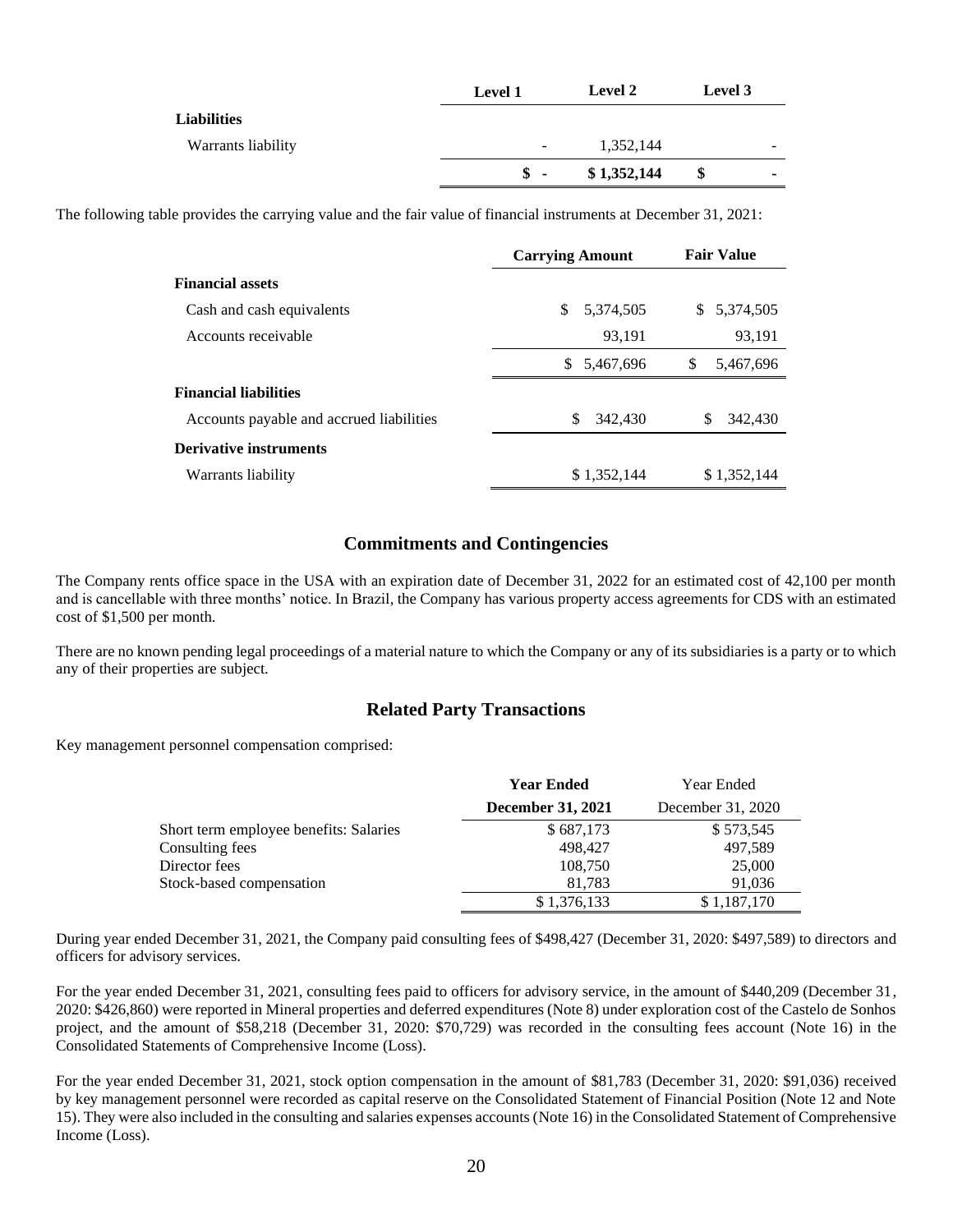As of December 31, 2021, the total number of options held by directors and officers of the Company was 4,675,000 units. As of December 31, 2020, the total number of outstanding warrants and options held by directors and officers of the Company was 500,000 units and 4,375,000 units, respectively.

During the years ended December 31, 2021 and 2020, the Company paid legal fees in the amounts of \$11,848 and \$2,546, respectively, to a company where one director has ownership interests. These amounts were recorded in professional fees (Note 16) in the Consolidated Statement of Comprehensive Income (Loss).

During the year ended December 31, 2020, directors and officers exercised a total of 3,205,000 stock options with a weighted average exercise price of Can\$0.19 for gross proceeds of \$460,615 which in addition to \$654,612 representing the fair value of the stock options, were allocated from capital reserve to common shares in the period (December 31, 2021: nil).

During the year ended December 31, 2020, a total of 3,445,000 stock options granted to directors and officers with an average exercise price of Can\$0.18 expired unexercised (December 31, 2021: nil).

During the year ended December 31, 2021, a total of 500,000 warrants held by directors and officers with an average exercise price of Can\$0.25 expired unexercised (December 31, 2020: nil).

Related party transactions are in the normal course of operations and are measured at the exchange amount, which is the amount of consideration established and agreed to by the related parties and the Board of Directors.

# **Critical Accounting Estimates**

The following are critical judgments and key assumptions concerning the future and other key sources of estimation uncertainty at the statement of financial position date that management has made in applying the Company's accounting policies which have the most significant effect on the amounts recognized in the consolidated financial statements and a significant risk of causing a material adjustment to the carrying amounts of assets and liabilities within the next financial year:

#### *Going concern*

Management considers whether there exists any event(s) or condition(s) that may cast doubt on the Company's ability to continue as a going concern. These considerations consider all available information about the future including the availability of debt and equity financing as well as the Company's working capital balance and future commitments.

#### *Functional currency*

The functional currency of each of the Company's entities is measured using the currency of the primary economic environment in which that entity operates. The functional currency of all entities within the group is the United States dollar.

#### *Impairment of assets*

Management assesses each cash-generating unit at each reporting period to determine whether any indication of impairment exists. In addition, management assesses a cash-generating unit for impairment if events or changes in circumstances indicate that the carrying value may not be recoverable. Where an indicator of impairment exists, a formal estimate of the recoverable amount is made which is considered to be the higher of the fair value less costs to sell and its value in use. These assessments require the use of estimates and assumptions such as future capital requirements and assessments of preliminary assay results. Fair value is determined as the amount that would be obtained from the sale of the asset in an arm's-length transaction between knowledgeable and willing parties.

## *Fair value of derivative financial instruments*

Management assesses the fair value of the Company's financial derivatives in accordance with the accounting policy stated in Note 4 to the consolidated financial statements. Fair values of warrants have been measured using the Black-Scholes model, considering the terms and conditions upon which the warrants are granted. These calculations require the use of estimates and assumptions. Changes in assumptions concerning volatilities, interest rates and expected life could have significant impact on the fair valuation attributed to the Company's financial derivatives. When these assumptions change or become known in the future, such differences will impact asset and liability carrying values in the period in which they change or become known.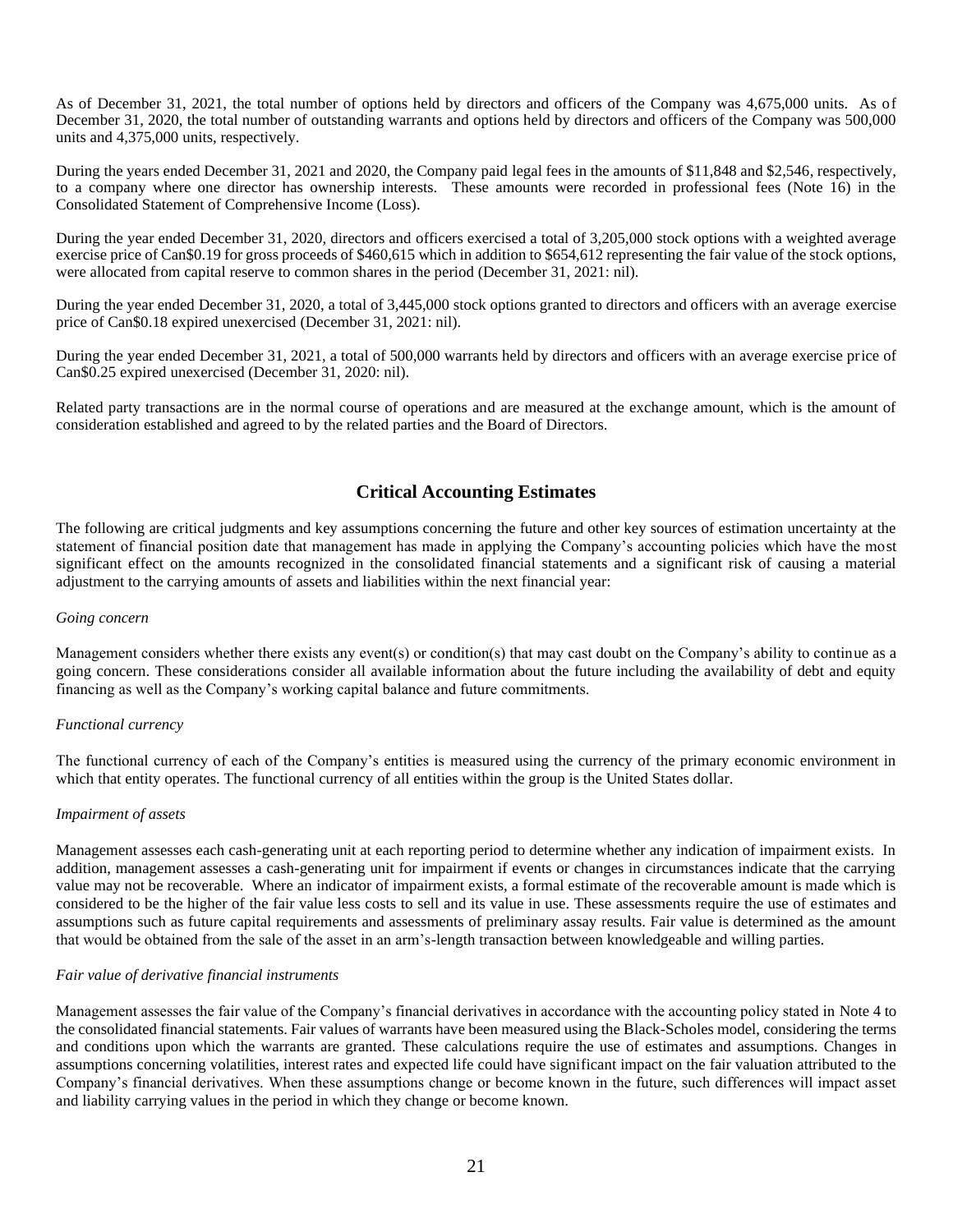At December 31, 2021 and 2020, the fair value of the Company's warrants was estimated using the Black-Scholes option-pricing model with the following assumptions:

|                         | December 31, 2021       | <b>December 31, 2020</b> |
|-------------------------|-------------------------|--------------------------|
| Expected dividend yield | $0\%$                   | $0\%$                    |
| Expected volatility     | $67.68\% - 75.04\%$     | 71.69% - 78.94%          |
| Risk-free interest rate | $1.04\% - 1.5\%$        | $0.26\% - 0.39\%$        |
| Expected life           | $7$ months $-3.2$ years | $2$ months $-4.2$ years  |
| Share Price             | Can \$0.205             | Can \$0.255              |

*Fair value of stock options* 

In 2021 there were 600,000 stock options granted.

The estimated forfeiture rate in 2021 was nil.

The fair value of options granted during the period ended December 31, 2021, has been estimated as of the date of grant using the Black-Scholes option-pricing model with the following assumptions:

|                                                | <b>Year ended</b>        |
|------------------------------------------------|--------------------------|
|                                                | <b>December 31, 2021</b> |
| Expected dividend yield                        | $0\%$                    |
| Expected volatility                            | $81.87\% - 82.29\%$      |
| Risk-free interest rate                        | $0.33\% - 0.35\%$        |
| Expected life                                  | 5 years                  |
| Share price                                    | $Can $0.26 - Can $0.28$  |
| Weighted average fair value of options granted | $Can $0.17 - Can $0.18$  |

Option pricing models require the input of subjective assumptions including the expected price volatility, the expected life and forfeiture rate. Changes in these assumptions can materially affect the estimated fair value of the stock options granted. The expected price volatility used was based on the historic volatility of the Company's share price.

#### *Provisions*

Provisions recognized in the financial statements involve judgments on the occurrence of future events which could result in a material outlay for the Company. The provision recognized in the accounts of the Company represents a possible tax liability in Brazil relating to the termination of certain employees in Brazil. The Company cannot predict with any level of certainty the amount or timing of this contingent liability, if one exists. The changes in the provisions mostly reflect changes in foreign exchange rates as the ultimate liability, if any, would be payable in the Brazilian Real.

The following table presents the changes in the Provisions:

|                                      | Amount |          |
|--------------------------------------|--------|----------|
| <b>Balance at December 31, 2020</b>  |        | 233,205  |
| Change in provisions estimate        |        | (11,260) |
| <b>Balance at September 30, 2021</b> |        | 221,945  |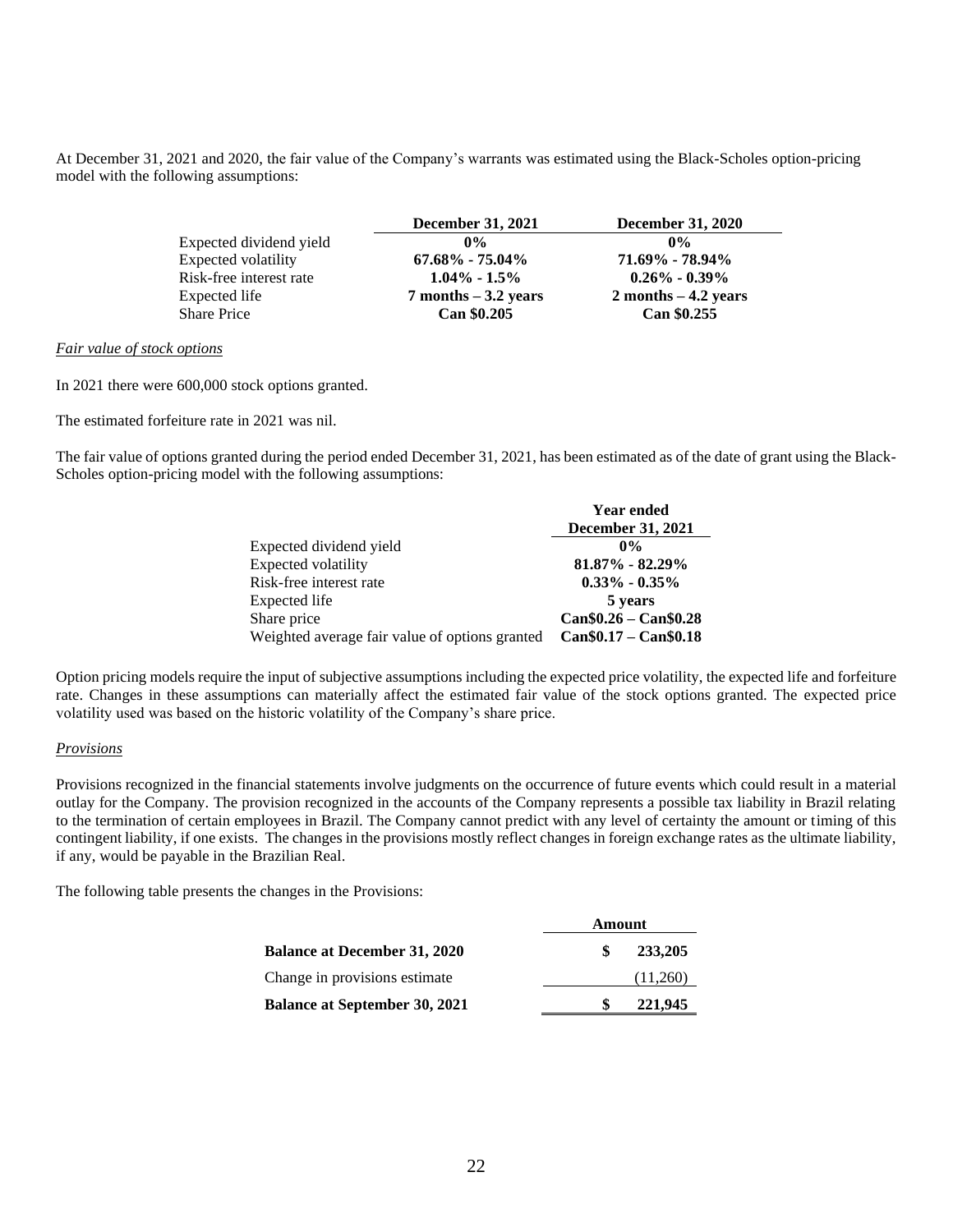## **Disclosure Controls and Procedures and**

# **Internal Controls Over Financial Reporting**

Disclosure controls and procedures ("DC&P") are designed to ensure that information required to be disclosed by the Company is accumulated and communicated to management as appropriate to allow timely decision-making regarding required disclosures. The Company's CEO and CFO have concluded that information required to be disclosed in the Company's annual and quarterly financial statements and the annual and quarterly MD&A have been disclosed and fairly presented as at each reporting date and they believe that processes are in place to provide them with sufficient knowledge to support such representation. However, a control system, no matter how well conceived and implemented can only provide reasonable, not absolute, assurance that the objectives of the control system are met.

Internal control over financial reporting ("ICFR") is intended to provide reasonable assurance regarding the reliability of financial reporting and the preparation of financial statements for external purposes in accordance with IFRS. ICFR should include those policies and procedures that:

- Pertain to the maintenance of records that in reasonable detail accurately and fairly reflect the transactions and dispositions of assets;
- Provide reasonable assurance that transactions are recorded as necessary to permit preparation of financial statements in accordance with IFRS, and that receipts and expenditures are being made only in accordance with the Company's management and Board of Directors; and
- Provide reasonable assurance regarding the prevention or timely detection of unauthorized acquisition, use of, or disposition of assets that could have a material impact on financial statements.

The Company is not required to certify the design and evaluation if its disclosure controls and procedures nor its internal controls over financial reporting as it is a venture exchange issuer, nor has the Company conducted a detailed investigation into these controls. Therefore, inherent limitations exist on the ability of the CEO and CFO to design and implement cost effective DC&P and ICFR for the Company and these limitations may result in additional risks to the quality, reliability, transparency and timeliness of interim and annual filings and other reports provided under securities legislation.

# **Management's Responsibility For Financial Statements**

The Company's audited consolidated financial statements for the years ended December 31, 2021 and 2020 have been prepared by management and are in accordance with IFRS as issued by IASB. Financial information contained in this MD&A has also been prepared by management and is consistent with the data contained in the Company's annual audited financial statements for the years ended December 31, 2021 and 2020.

## **Off-Balance Sheet Arrangements**

As of the date of this report, the Company has no off-balance sheet arrangements that have or are reasonably likely to have a current or future effect on the Company's financial condition, revenues or expenses, results of operations, liquidity, capital expenditures or capital resources.

# **Proposed Transactions**

The Company does not currently have any undisclosed proposed transactions approved by the Board of Directors. All existing transactions are fully disclosed in the Company's audited consolidated financial statements for the years ended December 31, 2021 and 2020.

## **Conflicts of Interest**

The Company's directors and officers may serve as directors and officers, or be associated with, other reporting companies or have significant shareholdings of other companies. To the extent that such other companies may participate in business or asset acquisitions, dispositions, or ventures in which the Company may participate, the directors and officers of the Company may have a conflict of interest in negotiating and concluding on terms with respect to the transaction. If a conflict of interest arises, the Company will follow the provisions of the BC Business Corporations Act ("BCBCA") dealing with conflict of interest. These provisions state that where a director has such a conflict, that person must at a meeting of the Company's directors disclose his or her interest and refrain from voting on the matter unless otherwise permitted by the BCBCA. In accordance with the laws of the province of British Columbia, the directors and officers of TriStar Gold are required to act honestly, in good faith, and in the best interests of the Company.